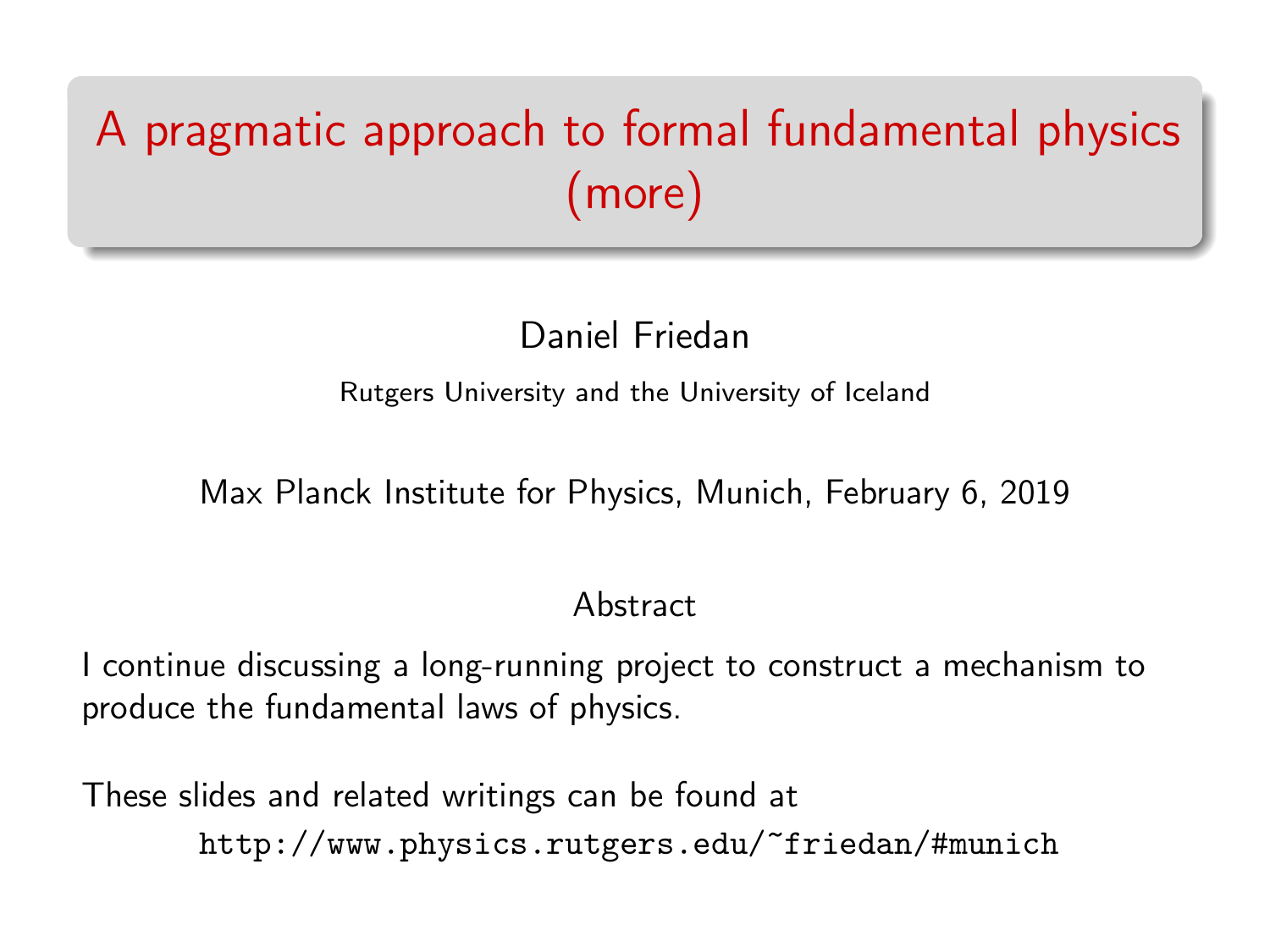I have a strong interest in the flow of ideas in physics, so there is a fair amount of that in these slides.

But I was asked to elaborate in more technical detail on yesterday's colloquium talk.

So I will skip over most of the non-technical slides, leaving them to be read offline by anyone interested.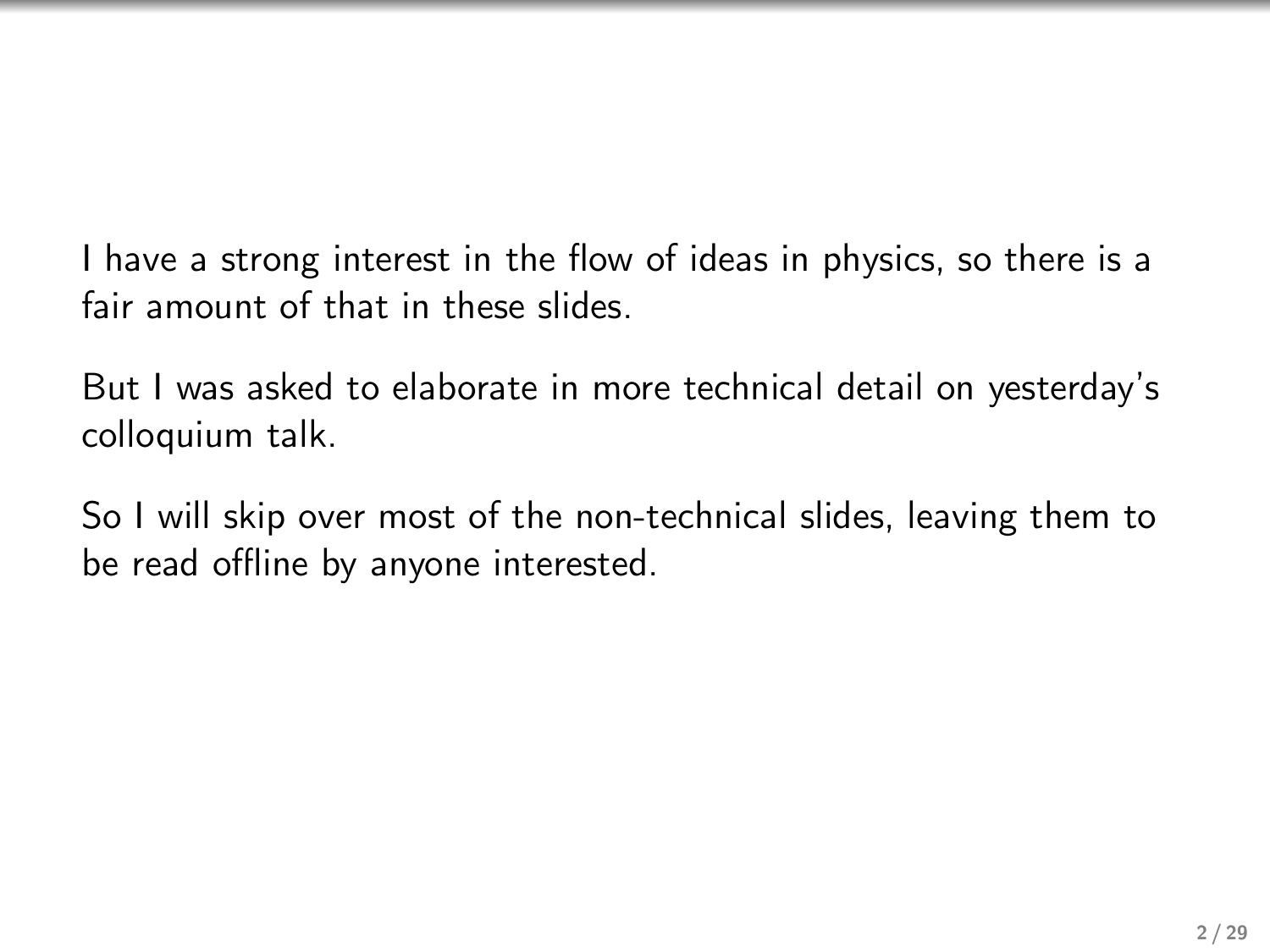The minimal practical formalism for fundamental physics:



For observers at every distance scale  $L \gg 1$ ,

- an effective QFT( $L$ ) with UV cutoff  $L$ describing physics at distances  $> L$
- an effective S-matrix(L) with IR cutoff L describing physics at distances  $\lt L$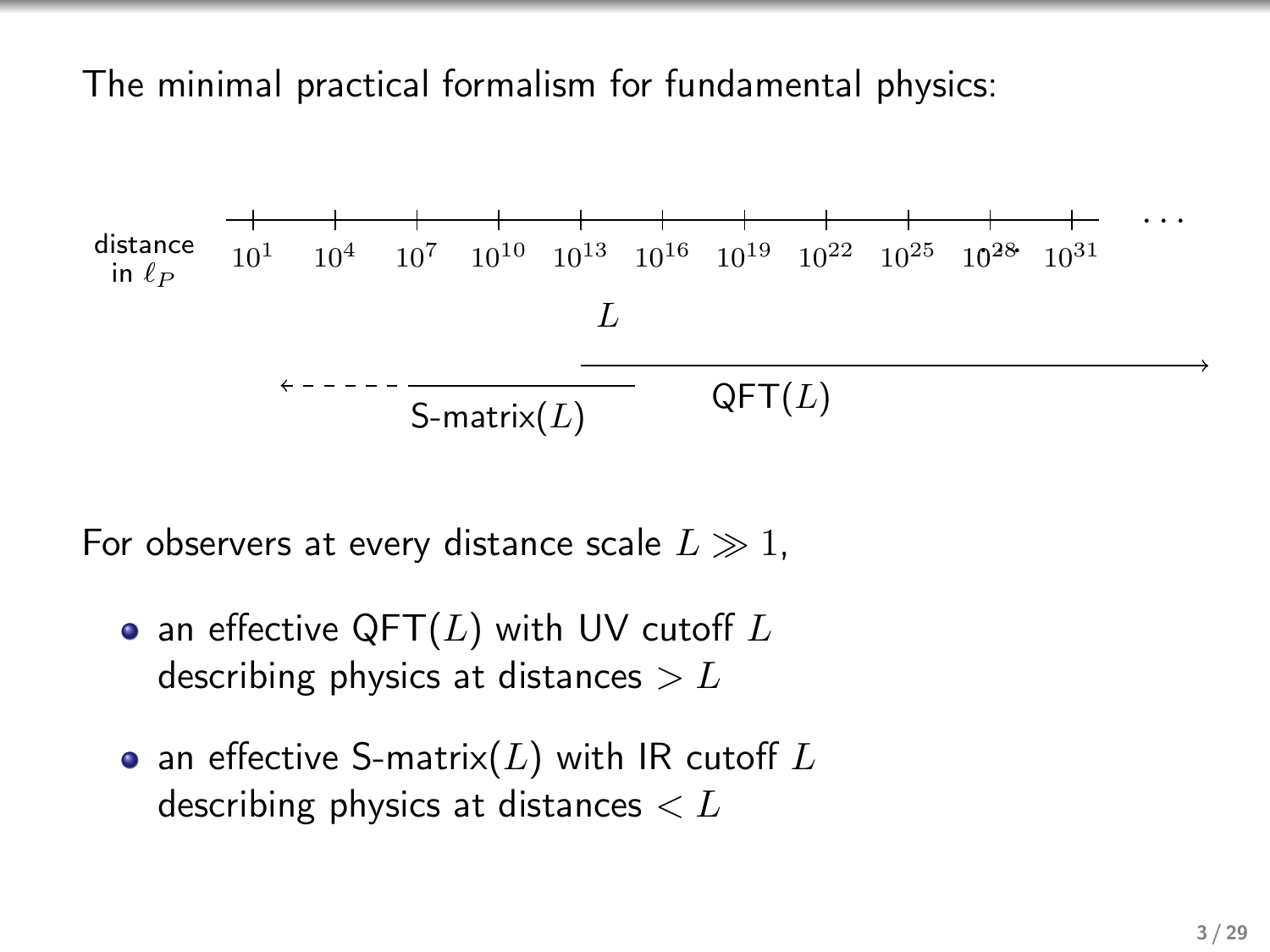$L$  is a sliding distance scale. What we mean by "short distance physics" is relative.

Progress pushes L to smaller  $L'$  (but still  $\gg 1$ )

Consistency conditions have to hold:

S-matrix $(L')$ 

- (1) The renormalization group makes  $\mathsf{QFT}(L)$  from  $\mathsf{QFT}(L').$
- (2) The "S-matrix RG" makes S-matrix( $L'$ ) from S-matrix( $L$ ), using the scattering states at the larger  $L$  to make those at smaller  $L^{\prime}.$
- (3) S-matrix(L) agrees with the scattering amplitudes derived from  $\mathsf{QFT}(\mathsf{L}^\prime)$  where both apply, i.e. between  $L^\prime$  and  $L.$

L <sup>0</sup> < L QFT(L) S-matrix(L) QFT(L 0 )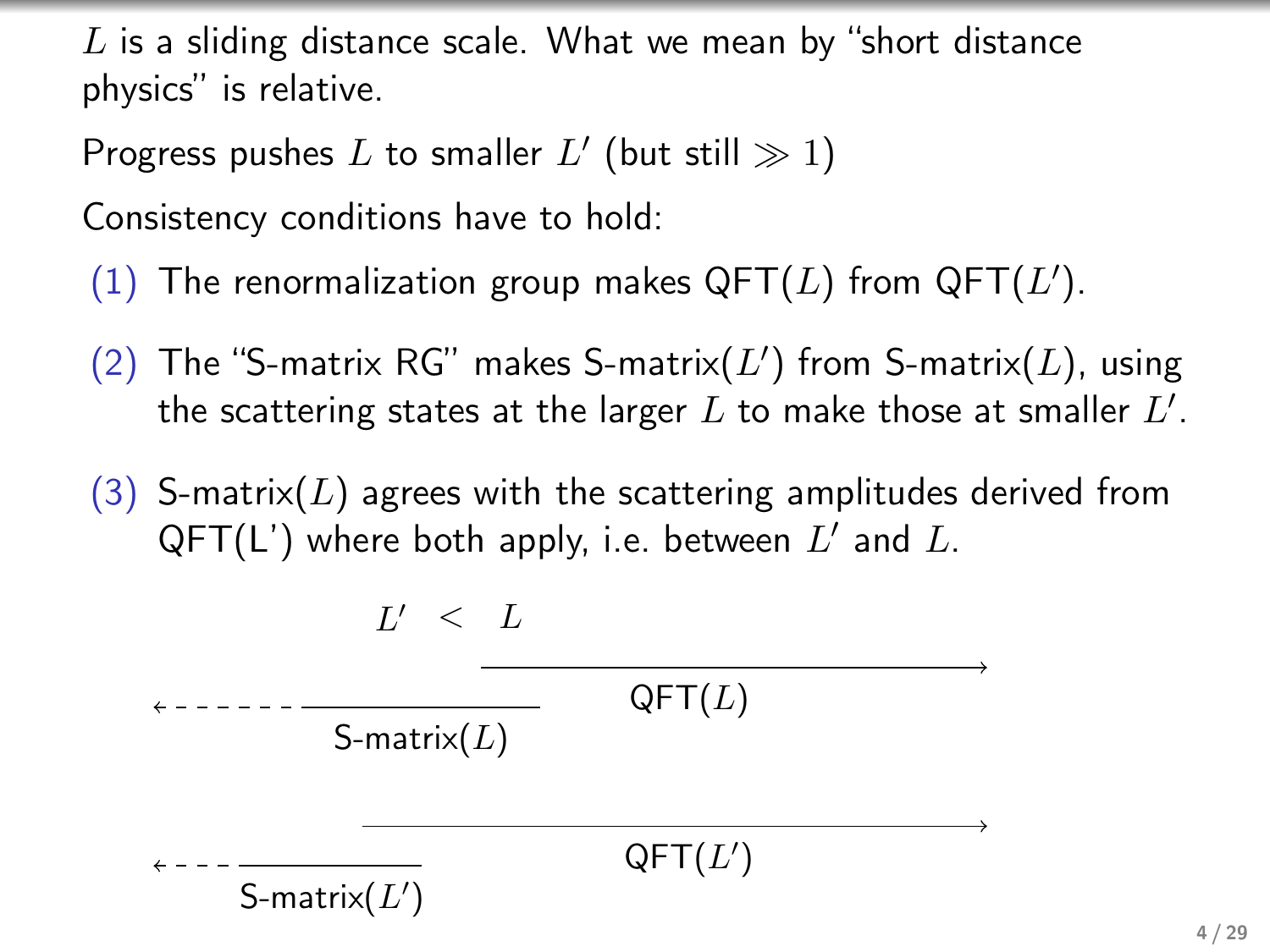The  $\lambda$ -model is a mechanism that *produces* such a formal structure.

The  $\lambda$ -model is a mathematically natural 2d nonlinear model (2d-NLM) whose target manifold is the space of classical space-time fields which describe the classical string backgrounds  $=$  the space of 2d coupling constants of the string worldsheet.

At every  $L \gg 1$ , the  $\lambda$ -model produces

- a *quantum* string background an effective 2d-QFT of the string worldsheet giving an effective string S-matrix( $L$ ) with IR cutoff L.
- an effective QFT(L) in the form of a functional measure on the manifold of space-time fields with UV cutoff  $L$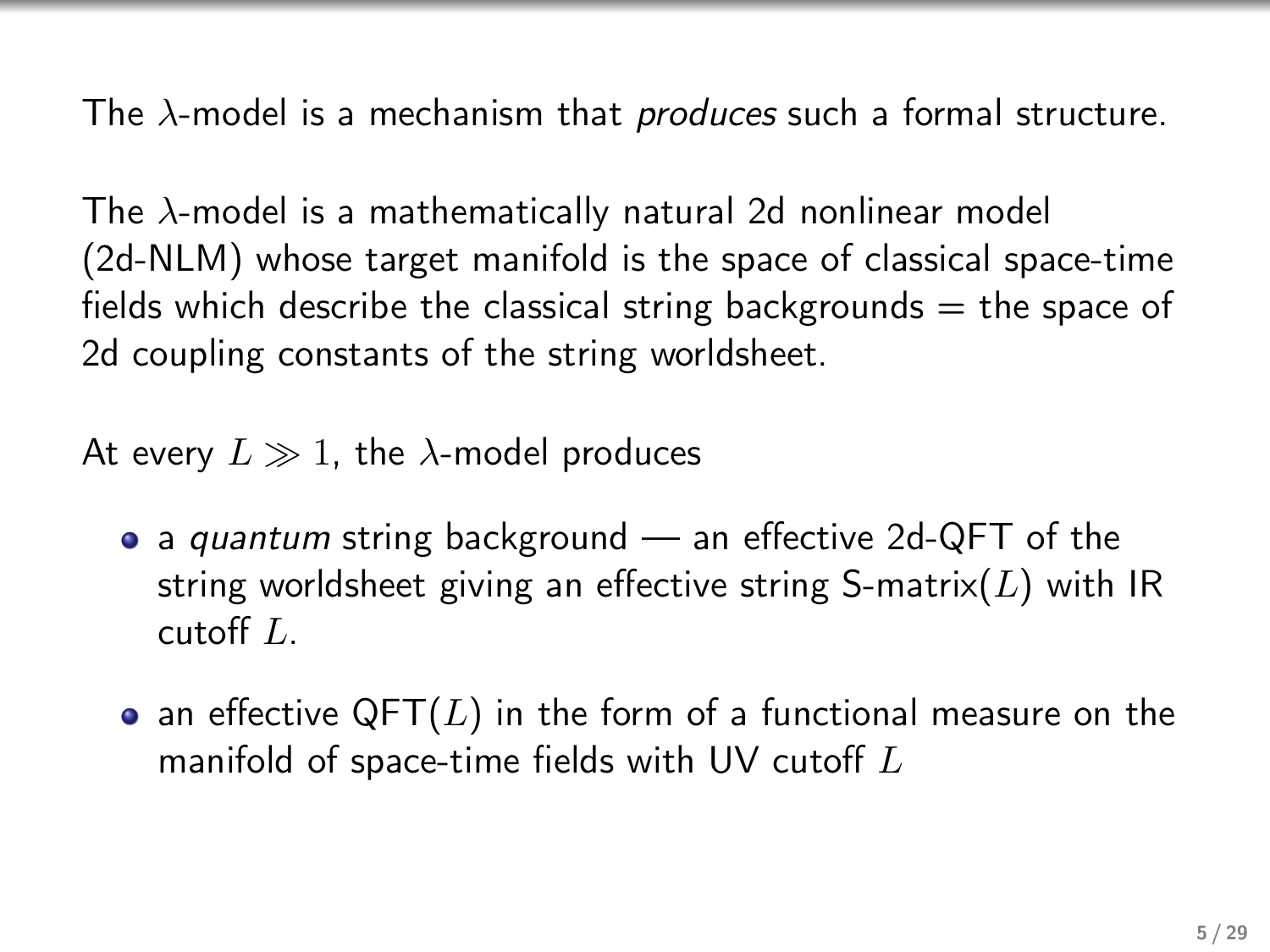The 2d-RG as a mechanism for space-time physics (1977–79)

In the general renormalizable 2d-NLM

$$
\int \mathcal{D}X \ e^{-\int d^2 z \ g_{\mu\nu}(X)\partial X^{\mu}\bar{\partial}X^{\nu}} \qquad X(z,\bar{z}) \in M
$$

the coupling constants are given by a Riemannian metric  $g_{\mu\nu}(X)$  on a manifold M.

The 2d-RG  $\Lambda \frac{\partial}{\partial \theta}$  $\frac{\partial}{\partial \Lambda} g_{\mu\nu}(X) = -R_{\mu\nu}(X) + O(R^2)$ 

drives the 2d-NLM to a solution of  $R_{\mu\nu} = 0$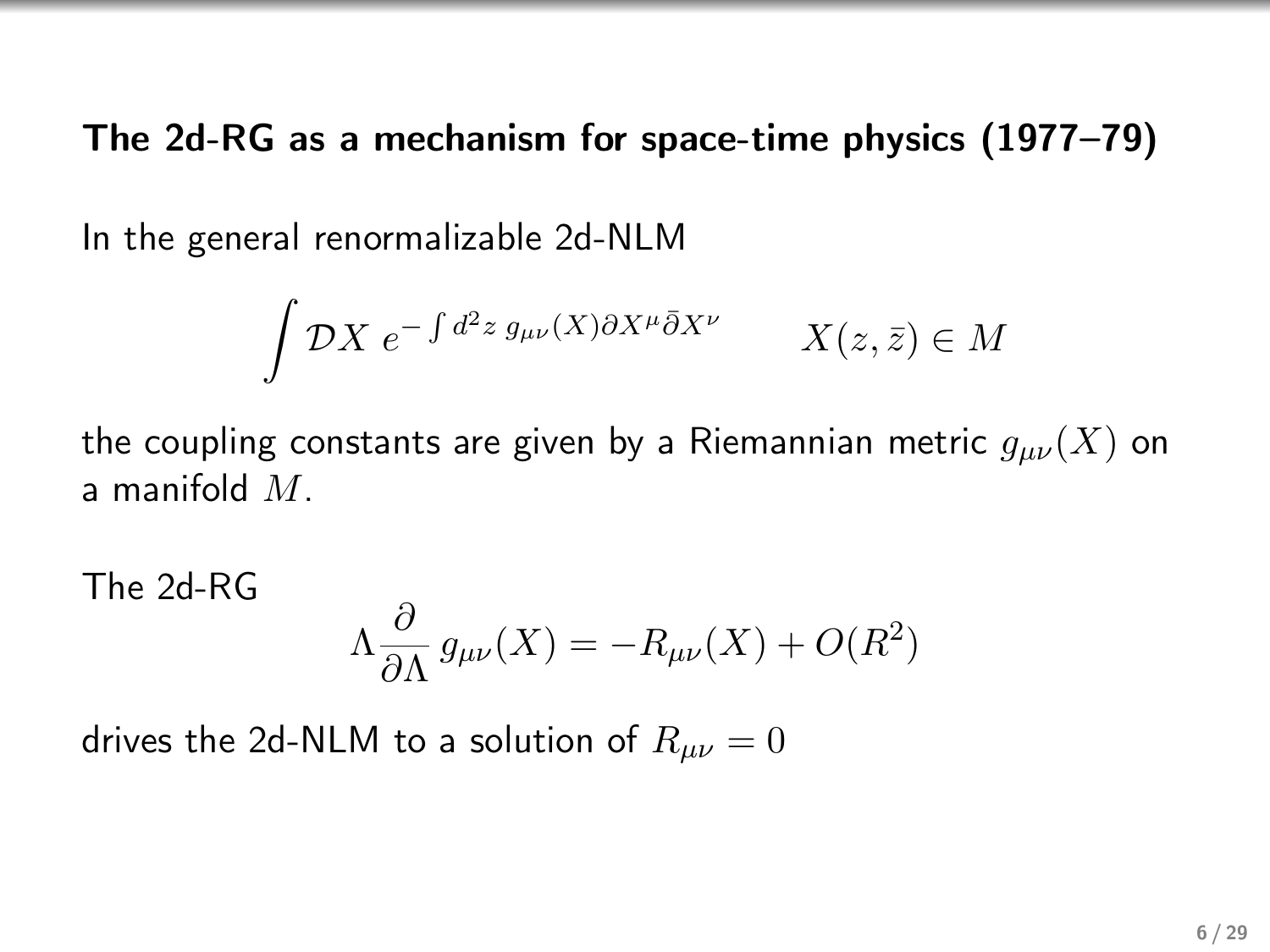This was extremely exciting (at least for me).

The 2d-RG is a mechanism that produces solutions of a GR-like space-time field equation  $R_{\mu\nu} = 0$ .

It suggested the possibility of actually answering the question

Where does space-time field theory come from?

or even

Where do the laws of physics come from?

with a quite unexpected mechanism: the 2d-RG.

The 2d-RG seemed promising in that it was a mechanism that at least produced *classical* field theory.

By the late 1970s it had become clear that there are too many effective QFTs. A mechanism was needed that would produce effective QFTs more selectively than the QFT RG.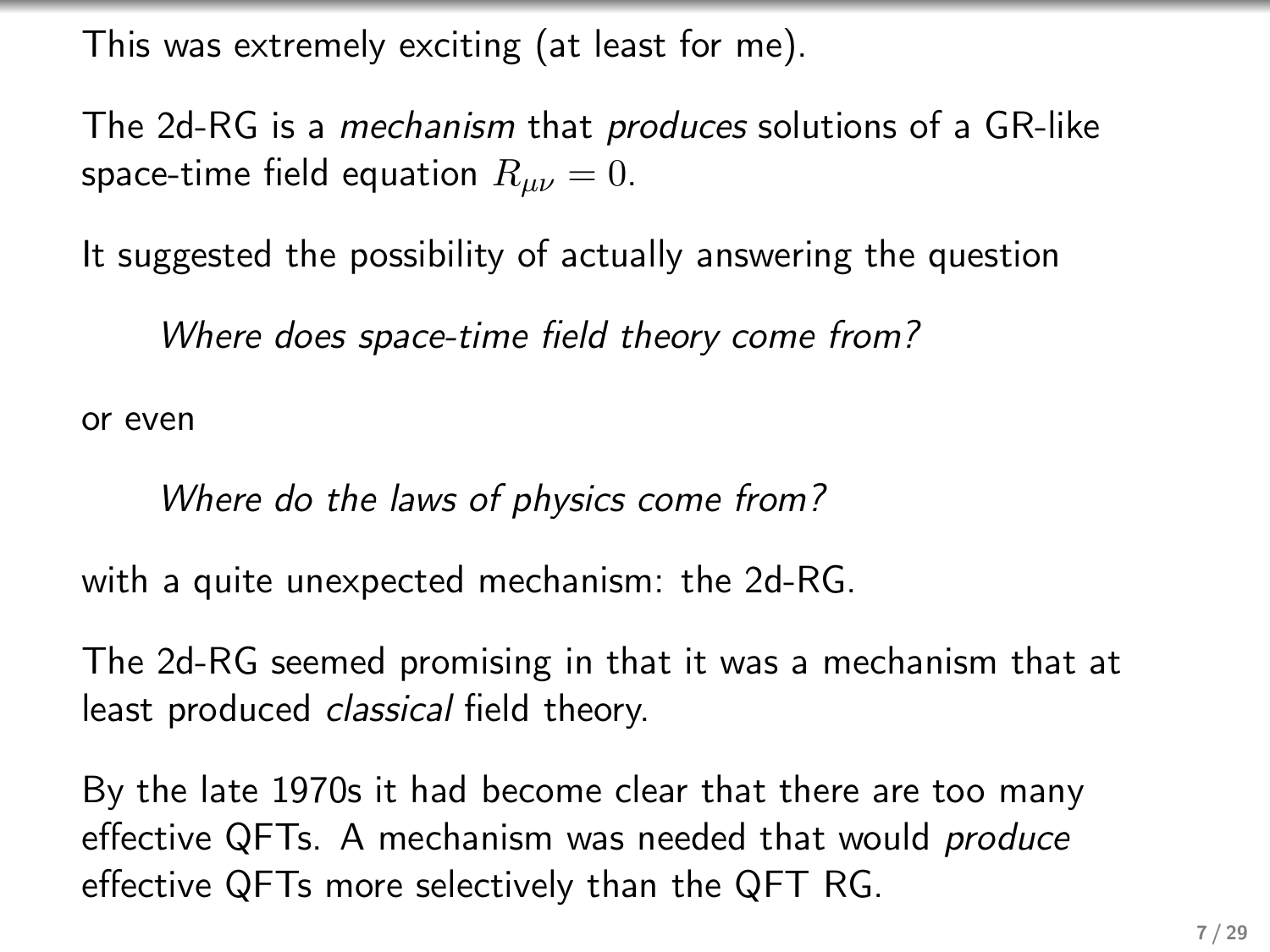## The 2d-RG incorporated into string theory (1981–85)

- The 2d-RG fixed point equation  $\beta = 0$  as consistency condition for the string S-matrix recipe (2d scale invariance)
- A string background as a 2d-NLM of the worldsheet with degrees of freedom  $X^\mu(z,\bar{z})$  etc. such that the 2d coupling constants are the space-time metric  $g_{\mu\nu}(X)$  plus non-abelian gauge fields, scalar fields, fermion fields, etc.
- The  $\beta = 0$  equation of this 2d-NLM (generalizing  $R_{\mu\nu} = 0$ ) as a semi-realistic classical field equation which includes GR and potentially the SM
- The string S-matrix at low momentum agrees with the S-matrix of the perturbative canonical quantization of the classical field equation  $\beta = 0$ .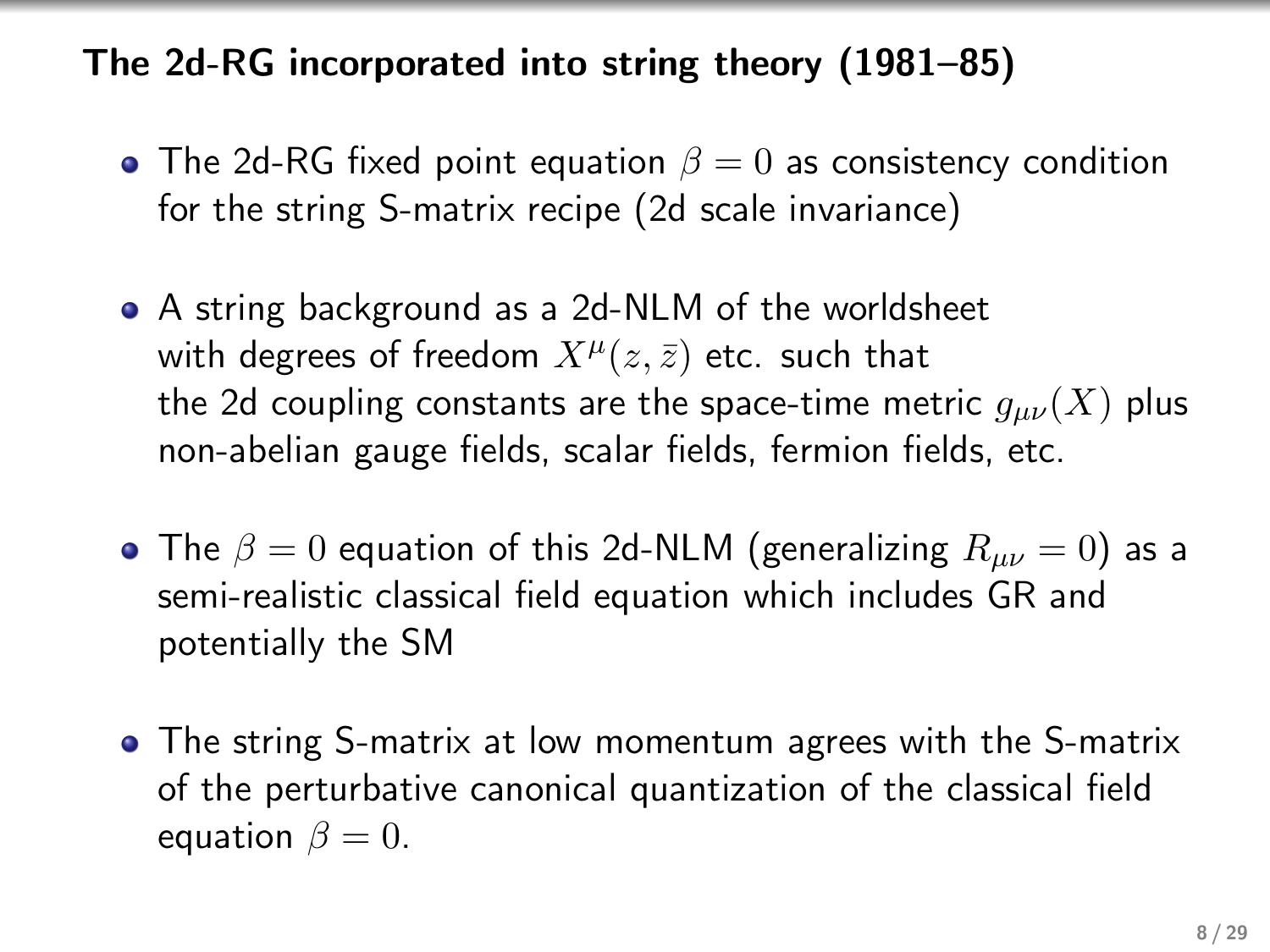In the 1980s, there were several motivations for using the string theory S-matrix for short distance physics.

- 1. String theory constructs S-matrices without assuming a short distance QFT.
- 2. The string scattering states include massless particles, in particular a spin-2 graviton, so would be suitable for short distance scattering in backgrounds that include SM+GR.
- 3. The  $\beta = 0$  equation of the original general 2d-NLM,  $R_{\mu\nu} = 0$ , was not quite Einstein's equation. The  $\beta = 0$  equation for the 2d-NLM of the string worldsheet was a potentially realistic space-time field equation.
- 4. The RG fixed points,  $\beta = 0$ , of the general 2d-NLM have unstable directions. The 2d supersymmetry of the string worldsheet 2d-NLM eliminates the unstable directions (tachyons in the S-matrix).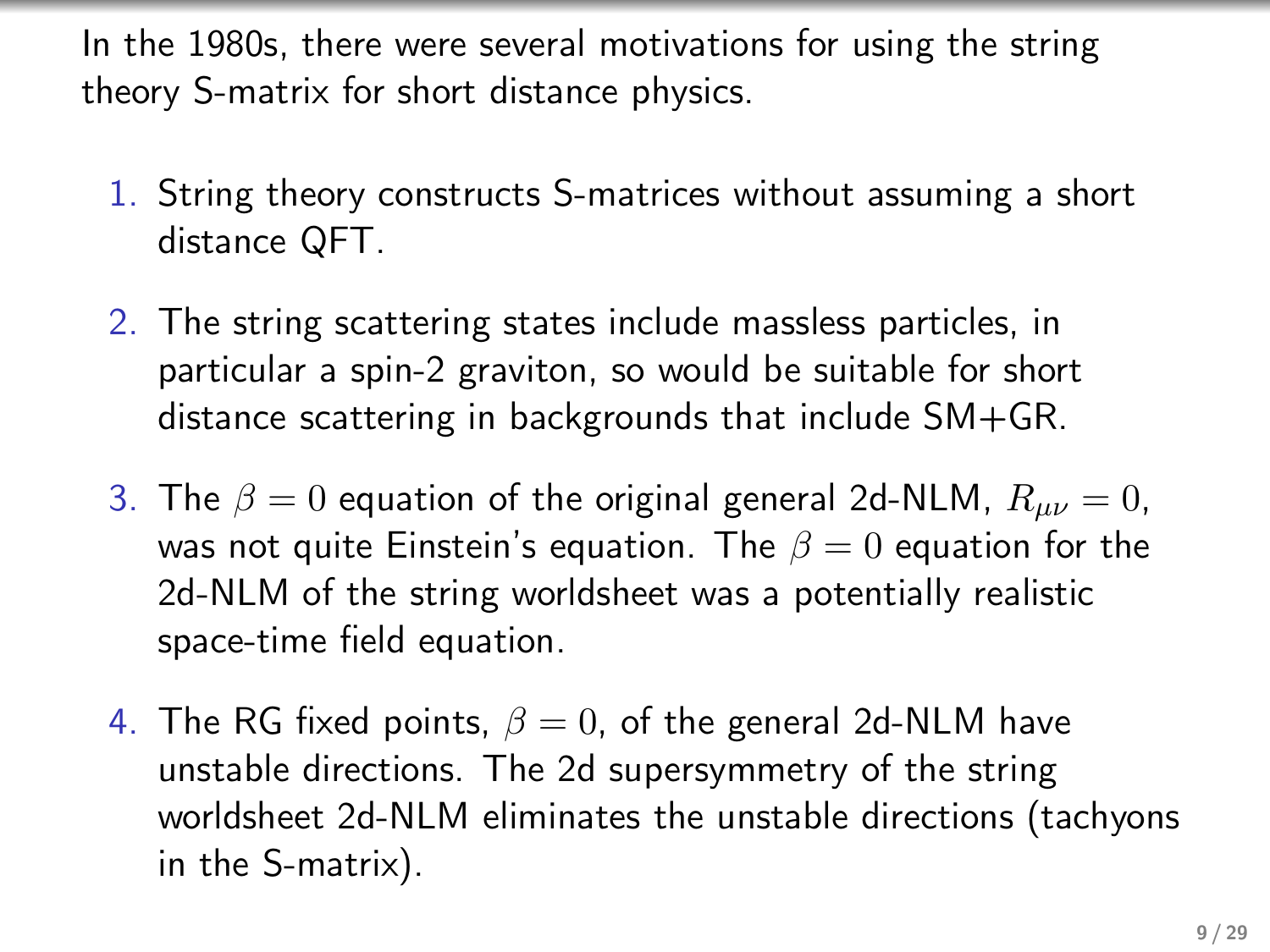## Questions (1987)

- 1.  $\beta = 0$  is a only consistency condition for the string recipe. How does the 2d-RG act in string theory as a mechanism?
- 2. Where does quantum field theory come from? What produces a functional integral over space-time fields?
- 3. What is the quantum string background, which should be given by a quantum state of a QFT? (as opposed to the classical string backgrounds given by classical fields solving  $R_{\mu\nu} = 0.$ )
- 4. What can produce an effective string S-matrix with IR cutoff in an effective quantum background described by an effective QFT with UV cutoff?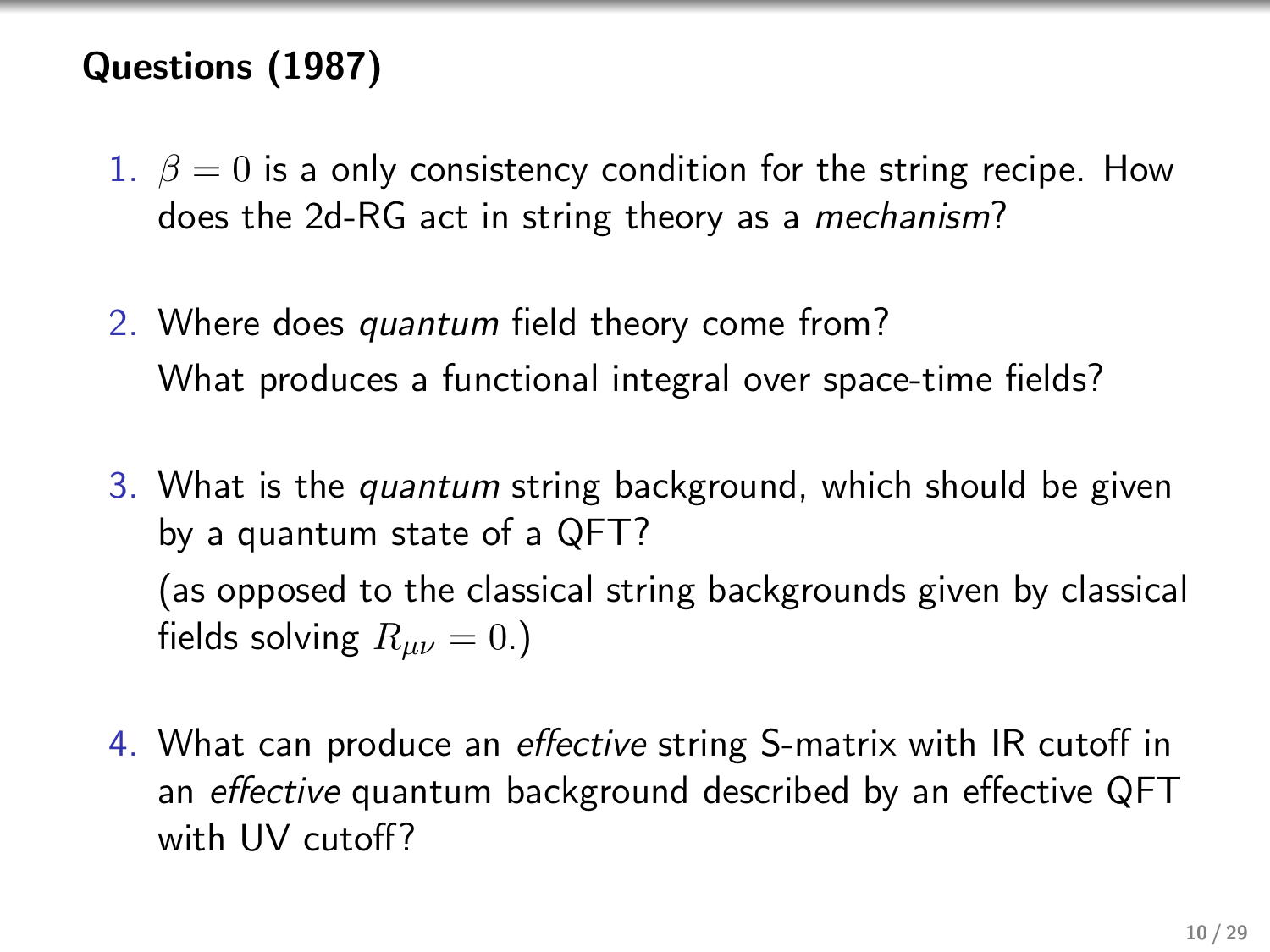Reject mathematical idealizations that were adopted as truisms in the mainstream of string theory:

- 1. The string S-matrix as an asymptotic, idealized S-matrix without IR cutoff — a "theory of everything".
- 2. The string backgrounds as the backgrounds for such asymptotic string S-matrices: the solutions of  $\beta = 0$ , i.e., the Calabi-Yau manifolds  $(R_{\mu\nu}=0)$  and generalizations.
- 3. The assumption that the low momentum physics of string theory is the (supersymmetric) QFT that happens to have the same low momentum scattering amplitudes as the asymptotic string S-matrix.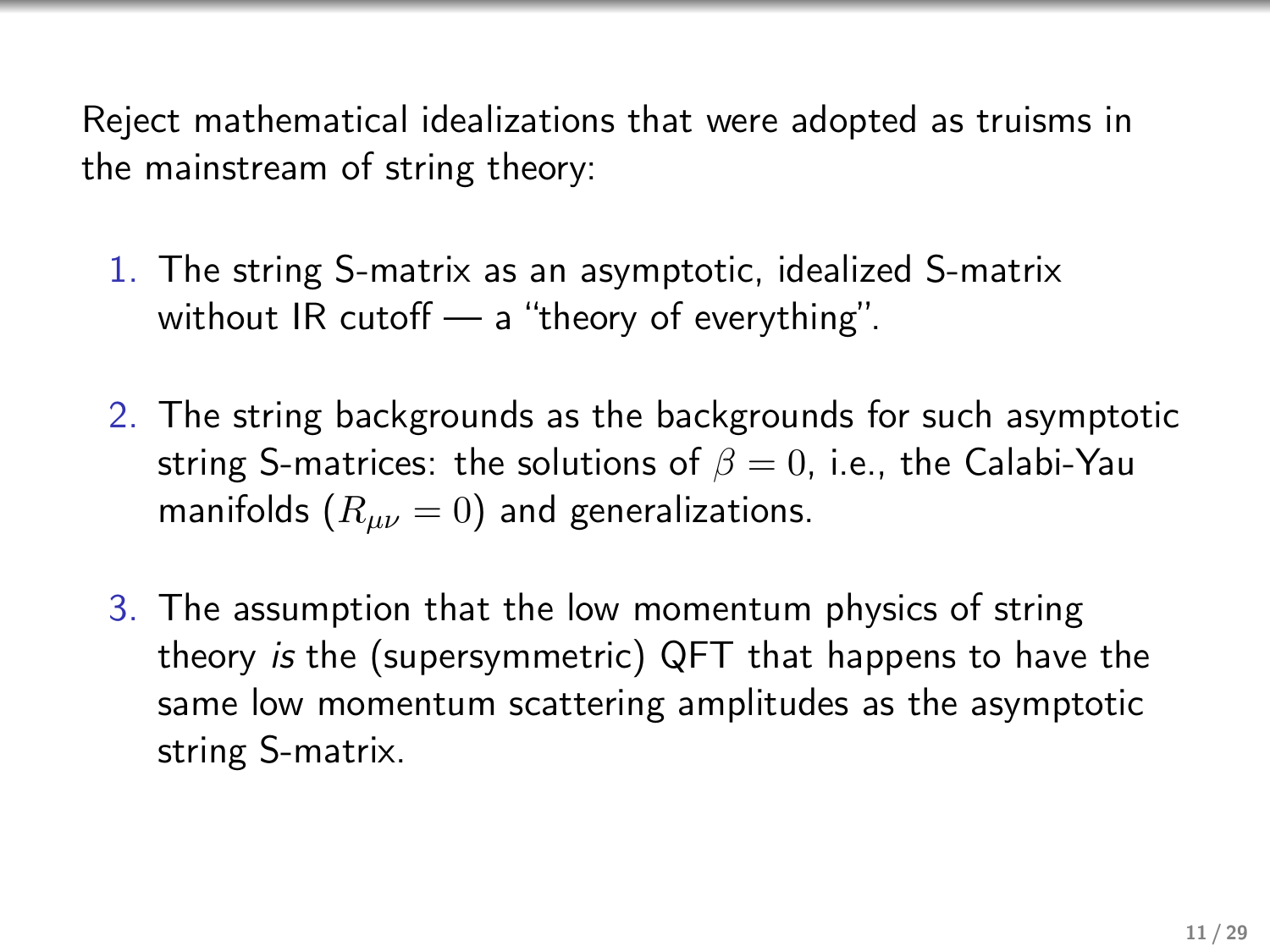#### The  $\lambda$ -model (1988-2002)

Consider a 2d-NLM of the string worldsheet, with

$$
\lambda^i = \text{the 2d coupling constants},
$$

$$
\phi_i(z, \bar{z})
$$
 = the corresponding 2d scaling fields,

 $|\phi_i\rangle$  = the corresponding states on the circle.

The index  $i$  labels the modes of the space-time fields, e.g.,

$$
\phi_i(z,\bar{z}) = e^{ip_\mu(i)X^\mu} h_{\mu\nu}(i) \, \partial X^\mu \bar{\partial} X^\nu \qquad i \leftrightarrow p_\mu(i), h_{\mu\nu}(i)
$$

Inserting the perturbation

$$
e^{\int d^2z \; \lambda^i \phi_i(z,\bar{z})}
$$

makes  $\{\lambda^i\}$  a system of local coordinates on the space of 2d-QFTs.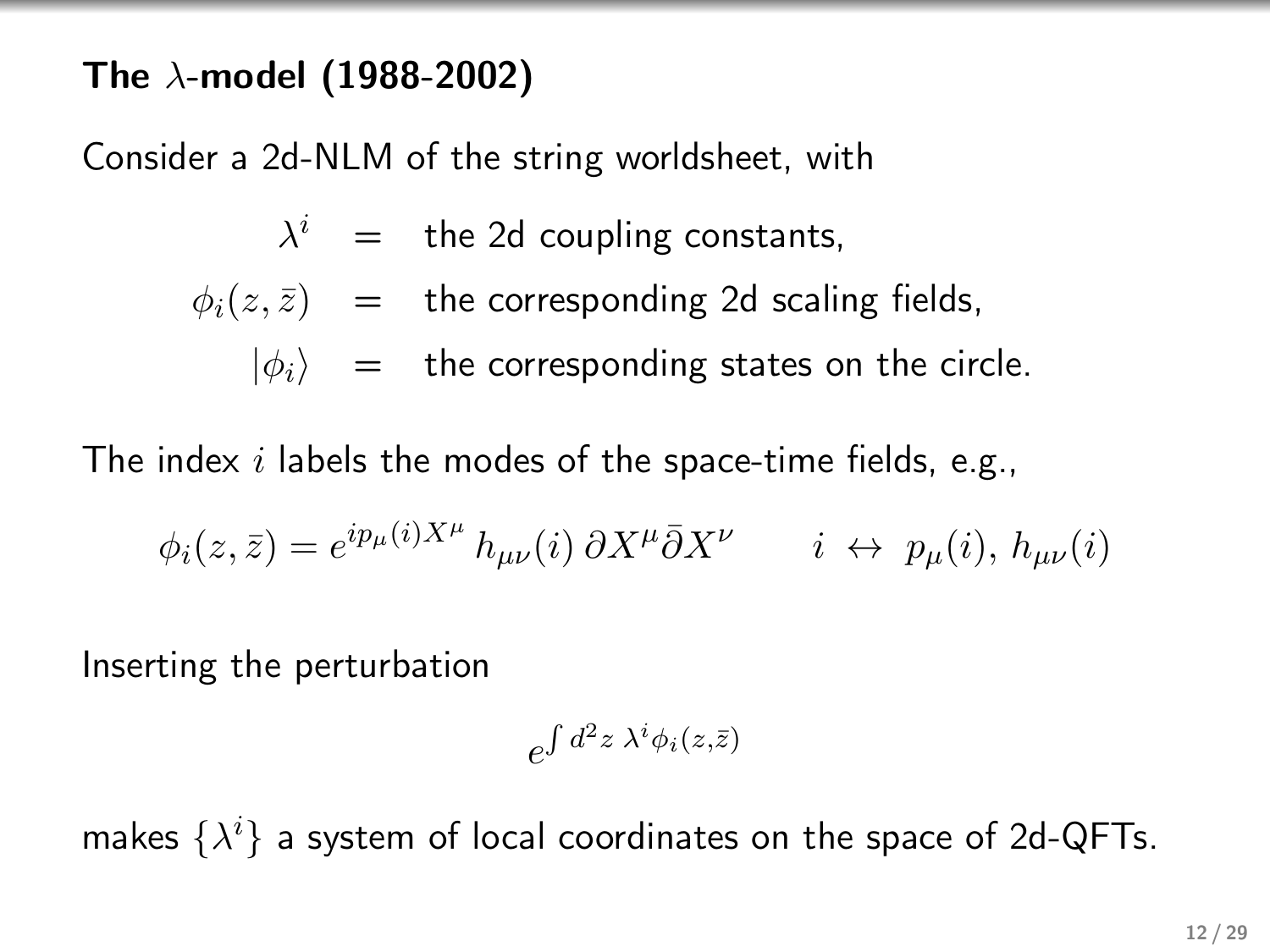The 2d scaling-dimensions and the 2d β-function are

$$
\dim(\phi_i) = 2 + \delta(i) \qquad \dim(\lambda^i) = -\delta(i) \qquad \dim(\lambda^i \phi_i) = 2
$$

$$
\beta^i(\lambda) = -\delta(i)\lambda^i + O(\lambda^2)
$$

where

$$
\delta(i) = p(i)^2
$$

The marginal couplings

$$
\dim(\lambda^i) = -\delta(i) = 0
$$

parametrize the  $\beta = 0$  submanifold of 2d-QFTs.

The 2d-RG drives the worldsheet towards the  $\beta = 0$  submanifold.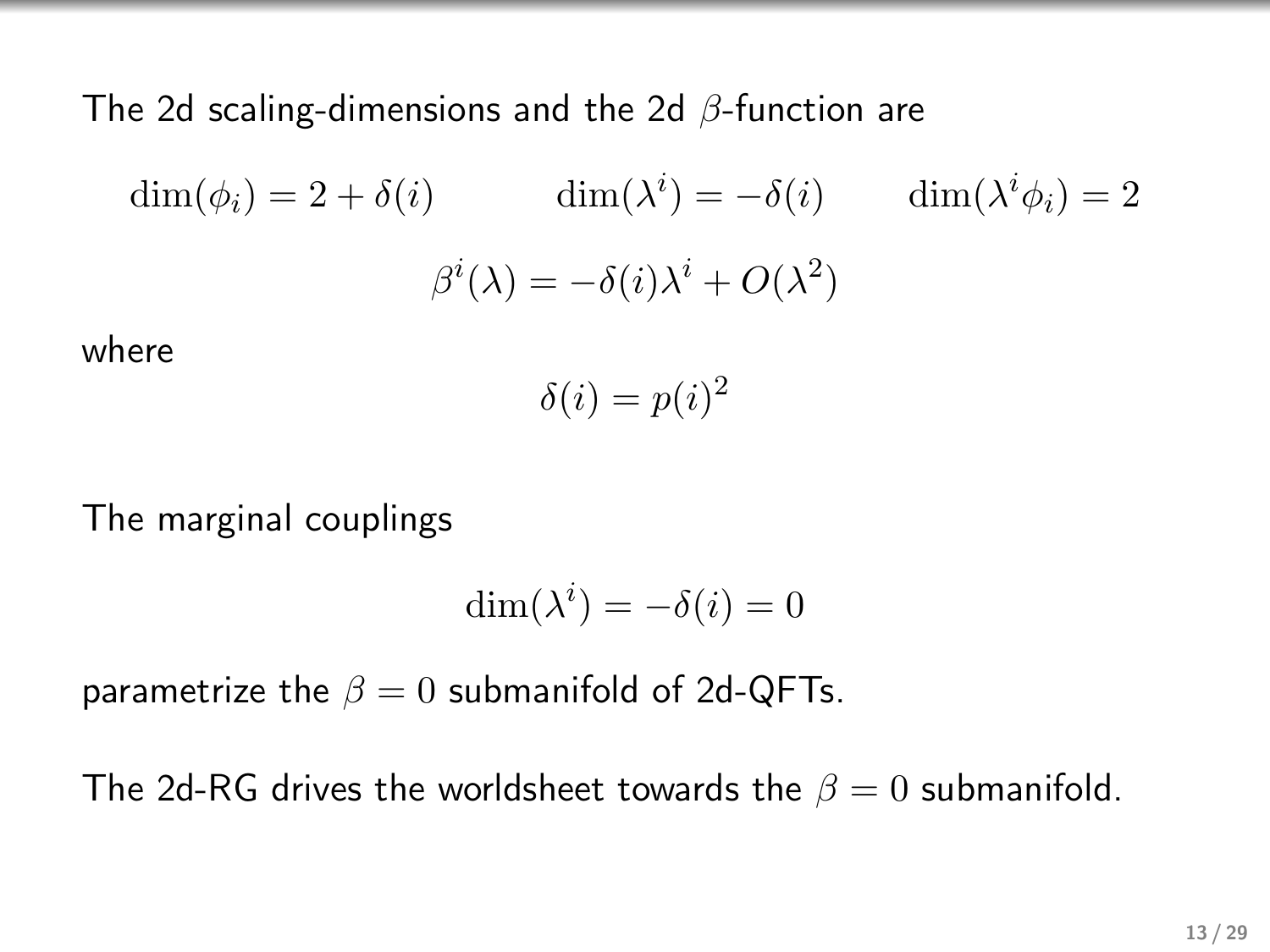$(d s)^2 = \mu^2 |d z|^2$  is the 2d metric.  $\Lambda^{-1} \ll \mu^{-1}$  is a 2d UV cutoff.

The cutoff string propagator (the cutoff 2d-cylinder) is

$$
\int_{0}^{\ln(\Lambda/\mu)} d\tau \left( \sum_{i} | \phi_{i} \rangle e^{-\tau \delta(i)} \langle \phi_{i} | \right) = \sum_{i} | \phi_{i} \rangle \frac{1 - e^{-L^{2} \delta(i)}}{\delta(i)} \langle \phi_{i} |
$$

where

$$
e^{-L^2 \delta(i)} = (\Lambda/\mu)^{-\delta(i)} \qquad L^2 = \ln(\Lambda/\mu)
$$

The only propagating modes are those satisfying

$$
\delta(i) > L^{-2} \qquad \text{which is} \quad p(i)^2 > L^{-2}
$$

So the 2d UV cutoff  $\Lambda^{-1}$  is an IR cutoff L on the string S-matrix.

An effective 2d-QFT with 2d UV cutoff  $\Lambda^{-1}$  gives an effective string S-matrix(L) with  $L^2 = \ln (\Lambda/\mu)$ .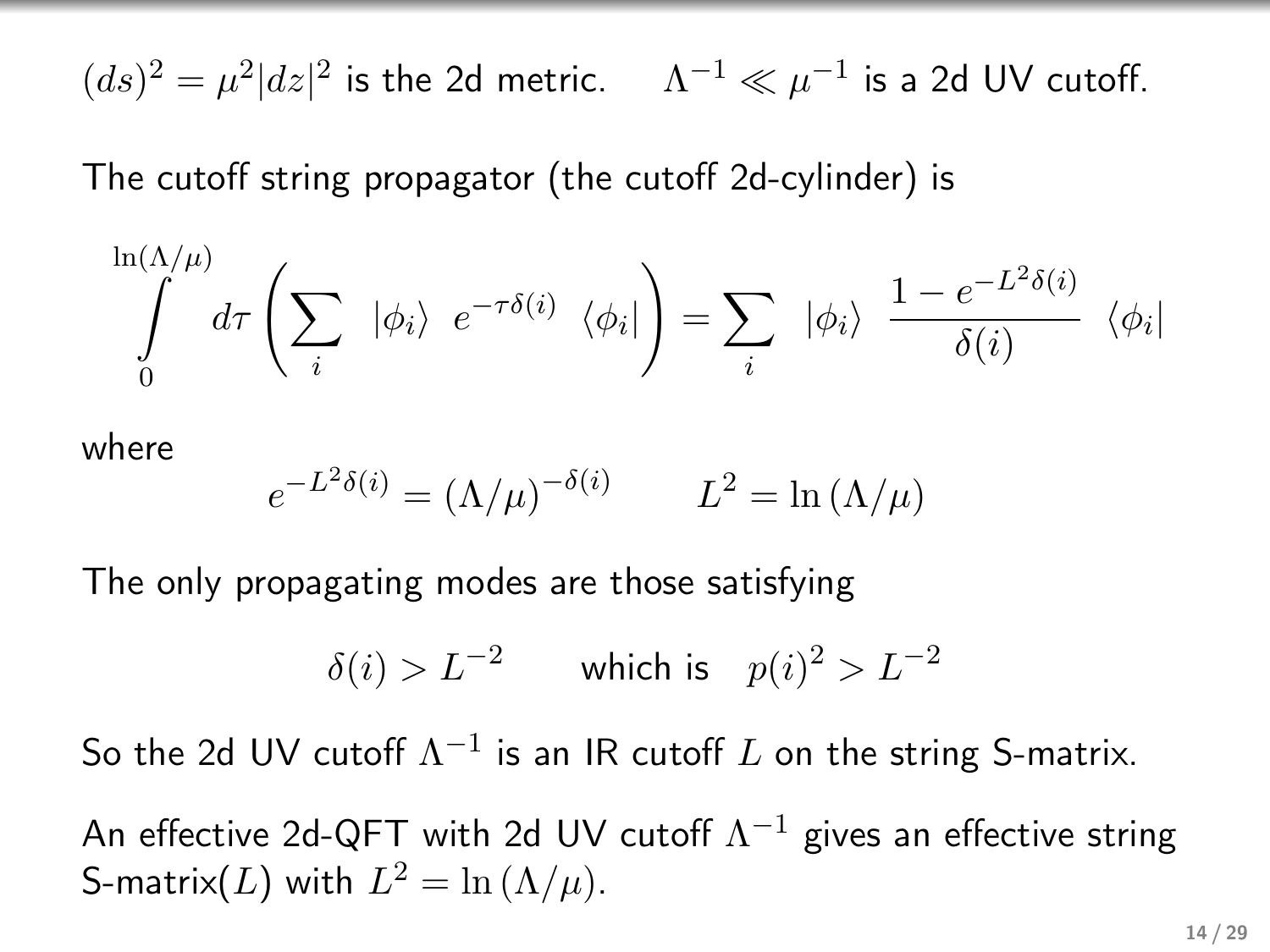What are the effective 2d coupling constants at 2d scale  $\Lambda^{-1}$ ?

Microscopic coupling constants  $\lambda^{i}(\Lambda)$  at 2d scale  $\Lambda^{-1}$  parametrize the effective 2d QFT.

Their effects are suppressed by the 2d-RG running from  $\Lambda^{-1}$  to  $\mu^{-1}$ 

$$
\lambda^{i}(\mu) = (\Lambda/\mu)^{-\delta(i)} \lambda^{i}(\Lambda) = e^{-L^{2}\delta(i)} \lambda^{i}(\Lambda) \quad \dim(\lambda^{i}) = -\delta(i)
$$

 $L^2\delta(i)>1 \implies \lambda^i(\Lambda)$  is effectively irrelevant

The only  $\lambda^{i}(\Lambda)$  that matter have

$$
\delta(i) < L^{-2} \qquad \text{which is} \quad p(i)^2 < L^{-2}
$$

These are the *effectively marginal* couplings.

So there is a UV cutoff  $L$  on the modes of the space-time fields that describe the effective 2d QFT.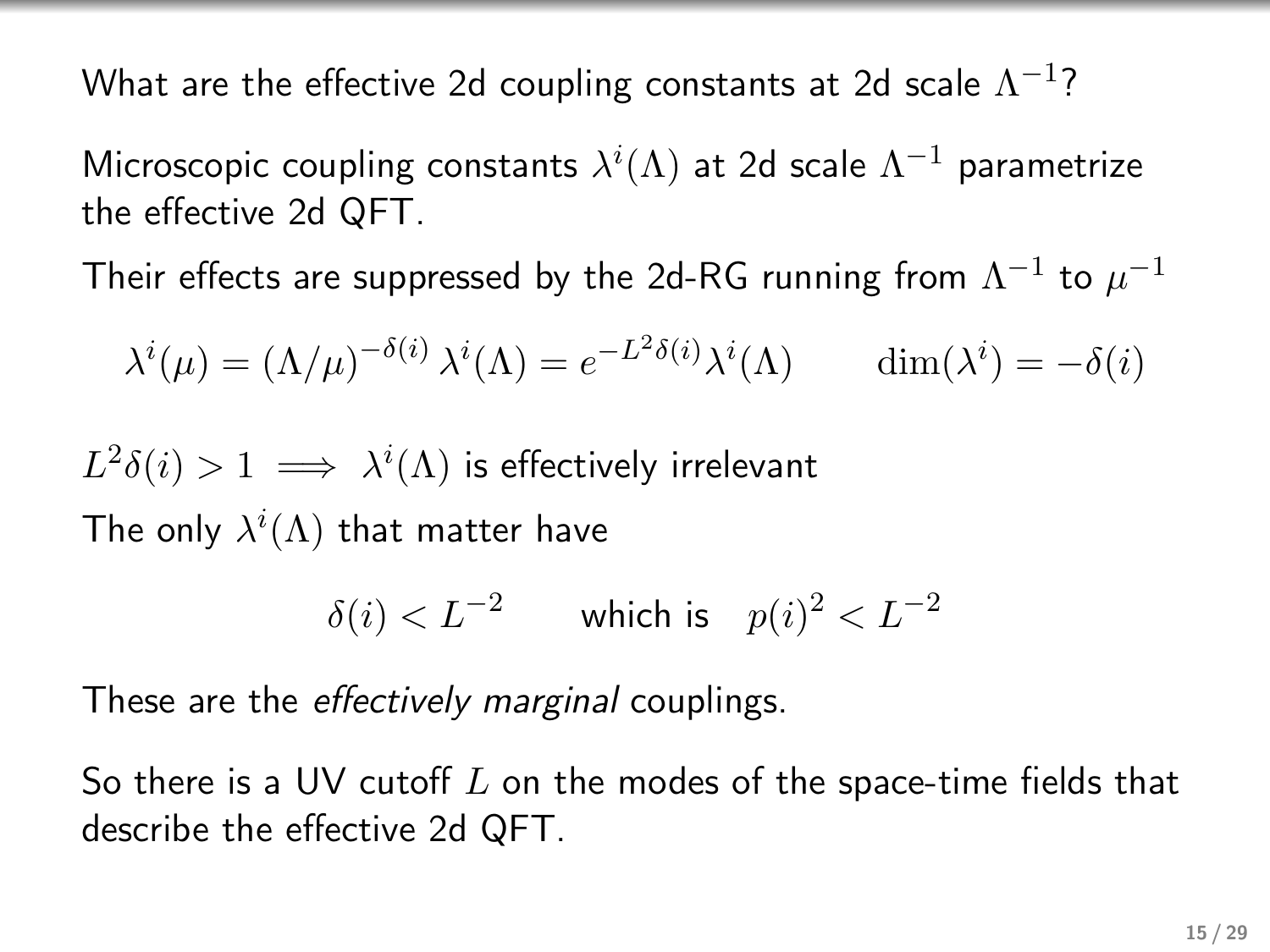#### The  $\lambda$ -model

Now let the  $\lambda^i$  vary on the worldsheet, becoming sources  $\lambda^i(z,\bar{z})$ .

Make the  $\lambda^i(z,\bar{z})$  fluctuate at 2d distances  $<\Lambda^{-1}$ , governed by the 2d-NLM

$$
\int \mathcal{D}\lambda \ e^{-\int d^2z \ g_{\rm str}^{-2}G_{ij}(\lambda)\partial \lambda^i \bar{\partial} \lambda^j} \ e^{\int d^2z \ \lambda^i(z,\bar{z})\phi_i(z,\bar{z})}
$$

where

- $G_{ij}(\lambda)$  = the natural metric on the manifold of 2d-QFTs
- $\bullet$   $q_{\text{str}}$  = the string coupling constant
- $\lambda^i(z,\bar{z})\in\mathcal{M}=$  the target space  $=$  the manifold of classical string backgrounds
	- $=$  the manifold of worldsheet 2d-QFTs
	- $=$  the manifold of classical space-time fields.

This 2d-NLM is the  $\lambda$ -model.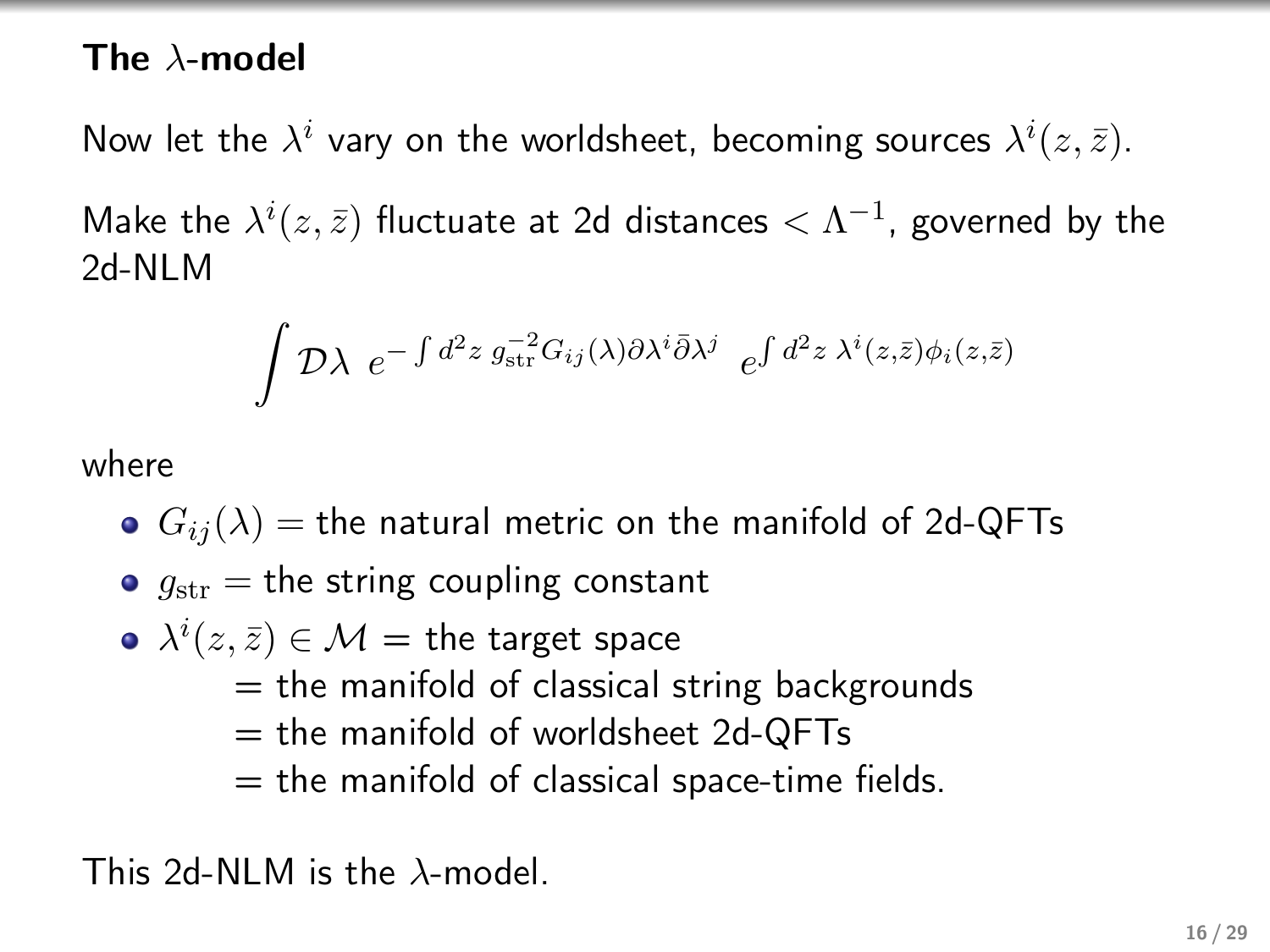#### The  $\lambda$ -model as S-matrix RG

Implement the S-matrix RG by integrating out small handles. These are the handles that contribute to the effective local worldsheet dynamics.

Make a small handle by identifying the boundaries of two holes of radius r around points  $z_1, z_2$  close in the worldsheet.

$$
(z-z1)(z-z2) = q = r2ei\theta
$$

Integrate over the moduli  $z_1, z_2, q$ , summing over states on the boundary circles (the  $\theta$  integral projecting on the spin-0 states).

$$
\int d^2 z_1 \int d^2 z_2 \int_{\Lambda^{-1}}^{\frac{1}{2}|z_1 - z_2|} \frac{dr}{r}
$$

$$
\sum_{i_1, i_2} r^{-\delta(i_1)} \phi_{i_1}(z_1, \bar{z}_1) G^{i_1 i_2} r^{-\delta(i_2)} \phi_{i_2}(z_2, \bar{z}_2)
$$

The cutoff-dependence comes from the approximately marginal fields, the  $\phi_i$  with  $\delta(i) \sim 0$ .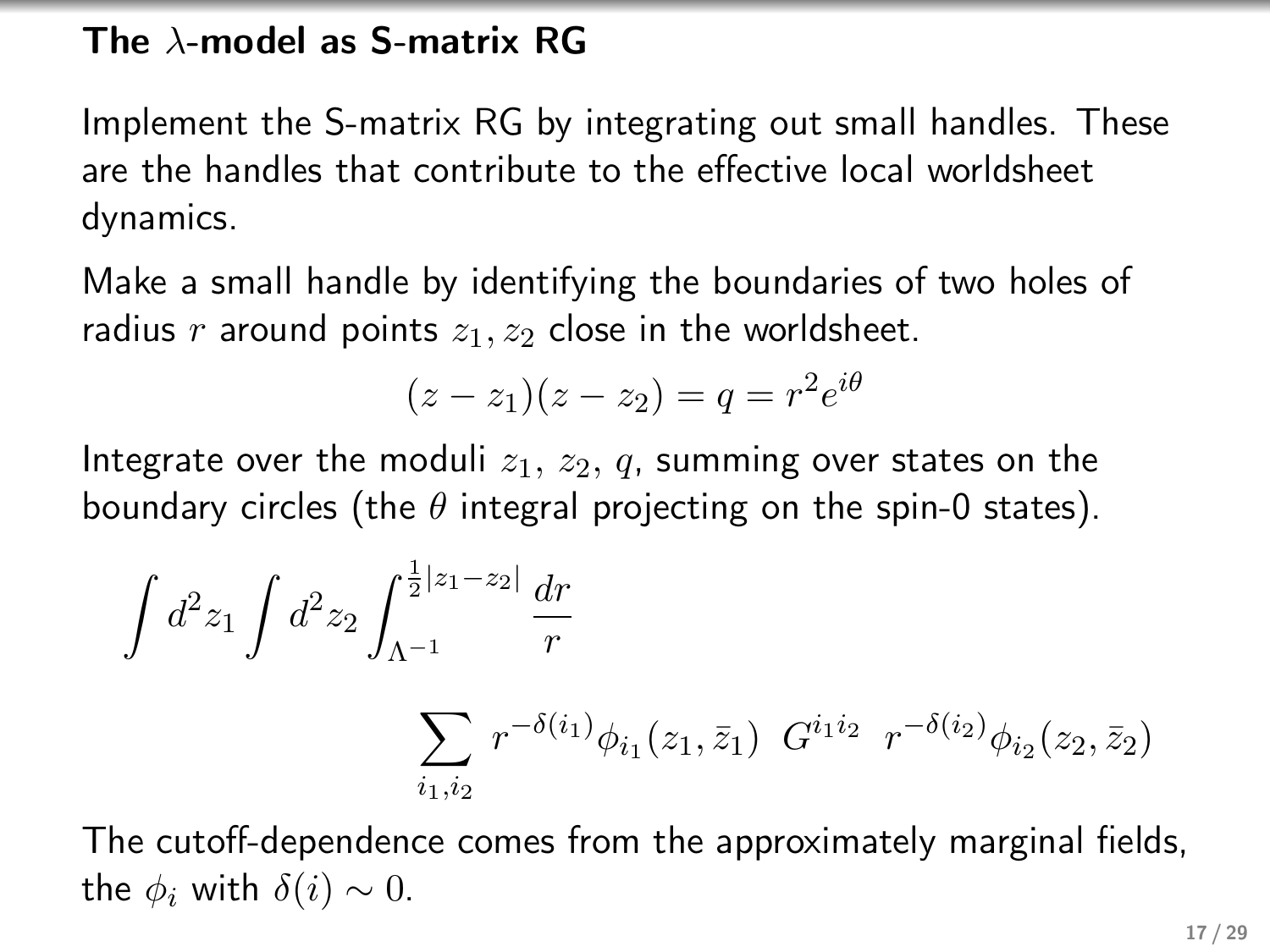$$
\int d^2 z_1 \int d^2 z_2 \, \ln \left( \Lambda |z_1 - z_2| \right) G^{i_1 i_2} \, \phi_{i_1}(z_1, \bar{z}_1) \, \phi_{i_2}(z_2, \bar{z}_2)
$$

Cancel the small handle with the  $\lambda$ -model 2-point function

$$
\int d^2 z_1 \int d^2 z_2 \, \langle \, \lambda^{i_1}(z_1,\bar z_1) \; \lambda^{i_2}(z_2,\bar z_2) \, \rangle \phi_{i_1}(z_1,\bar z_1) \; \phi_{i_2}(z_2,\bar z_2)
$$

This works to first order in the sum over handles in any classical background  $\lambda$ , therefore the full interacting 2d-NLM with target metric  $G_{ij}(\lambda)$  removes the cutoff dependence to all orders, therefore replicates exactly the sum over small handles.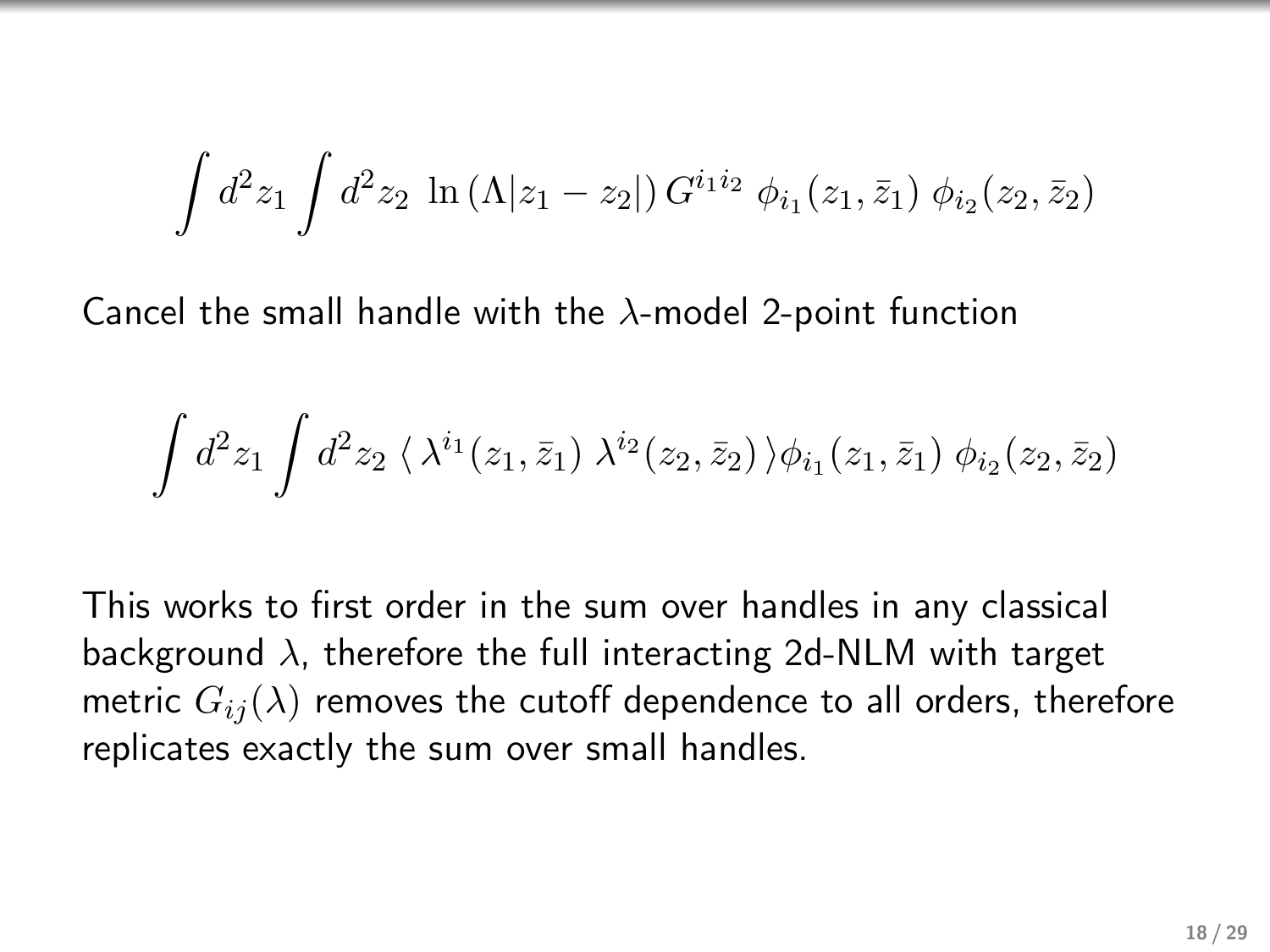on the 2d distance scale:



$$
L^2 = \ln(\Lambda/\mu) \gg 1
$$

The  $\lambda$ -fluctuations at 2d distances  $<\Lambda^{-1}$  produce an effective 2d-QFT with UV cutoff  $\Lambda^{-1}$ .

This effective 2d-QFT in turn gives an effective string S-matrix( $L$ ) with IR cutoff L.

The  $\lambda$ -model is designed precisely to implement the "S-matrix RG".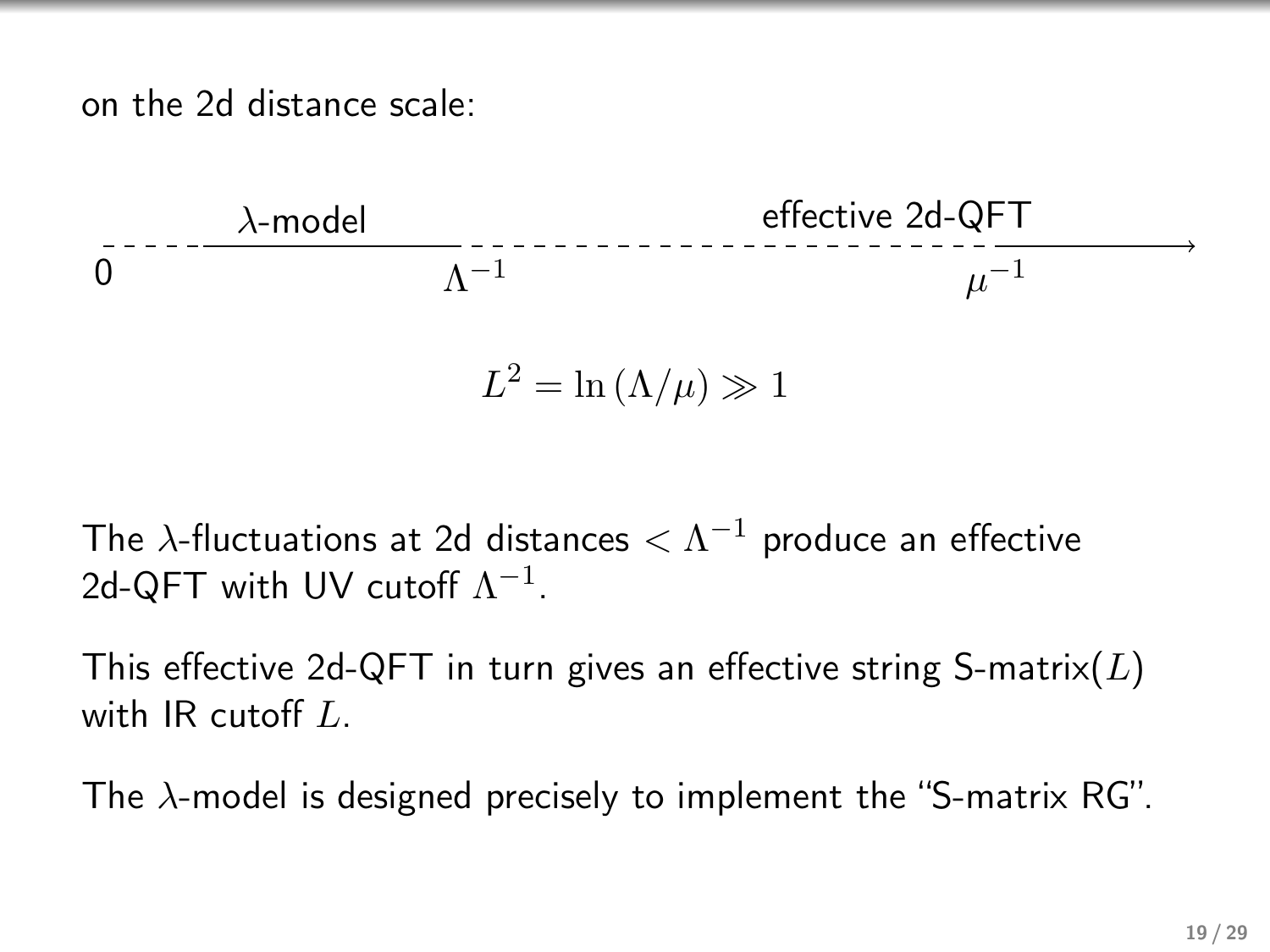The  $\lambda$ -fluctuations are designed precisely to replicate the froth of small handles.

Integrating out the  $\lambda$ -fluctuations at 2d scales from  $\Lambda'^{-1}$  to  $\Lambda^{-1}$ 

$$
\Lambda'^{-1} < \Lambda^{-1} \qquad L' > L
$$

takes the effective S-matrix $(L^{\prime})$  with the larger IR cutoff  $L^{\prime}$  to the effective S-matrix( $L$ ) with the smaller IR cutoff  $L$ 

$$
\text{S-matrix}(L') \supset \text{S-matrix}(L)
$$

by, in effect, integrating out the froth of small handles at 2d scales between  $\Lambda'^{-1}$  and  $\Lambda^{-1}$ , thereby integrating out the string modes with  $p(i)^2$  from  $L'^{-2}$  up to  $L^{-2}$ .

(The basic calculation is shown in the Appendix.)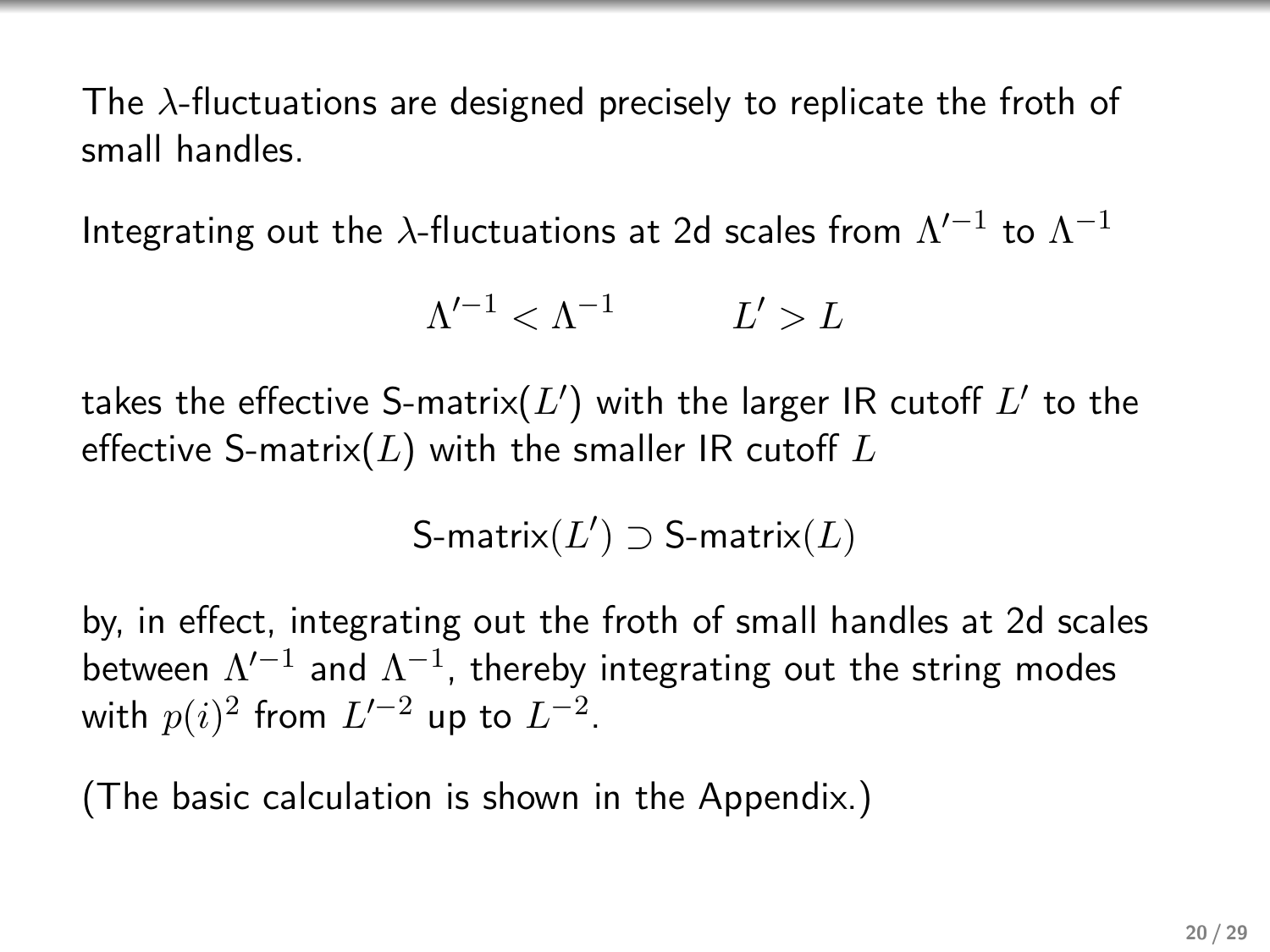The  $\lambda$ -model (like any 2d-NLM) is specified by two pieces of data

- the metric  $g_{\text{str}}^{-2}G_{ij}(\lambda)$  on the target manifold
- a measure  $d\lambda \rho(\lambda)$  on the target manifold M which gives the functional volume element

$$
\int \mathcal{D}\lambda = \prod_{(z,\bar{z})} \int_{\mathcal{M}} d\lambda(z,\bar{z}) \,\rho(\lambda(z,\bar{z}))
$$

 $d\lambda \rho(\lambda)$  is called the *a priori* measure.

At 2d scale  $\Lambda^{-1}$ , a point  $(z,\bar{z})$  represents a 2d block  $\Lambda^{-1}\times\Lambda^{-1}.$ The measure  $d\lambda \rho(\lambda)$  summarizes the fluctuations inside a block.

 $d\lambda \rho(\lambda)$  evolves under the 2d-RG, diffusing in the target manifold M due to the  $\lambda$ -fluctuations. At the same time, it is driven by the beta-function  $\beta^i(\lambda)$  because the  $\lambda^i$  are not exactly marginal, they flow with the 2d scale  $\Lambda^{-1}$  towards the  $\beta=0$  submanifold.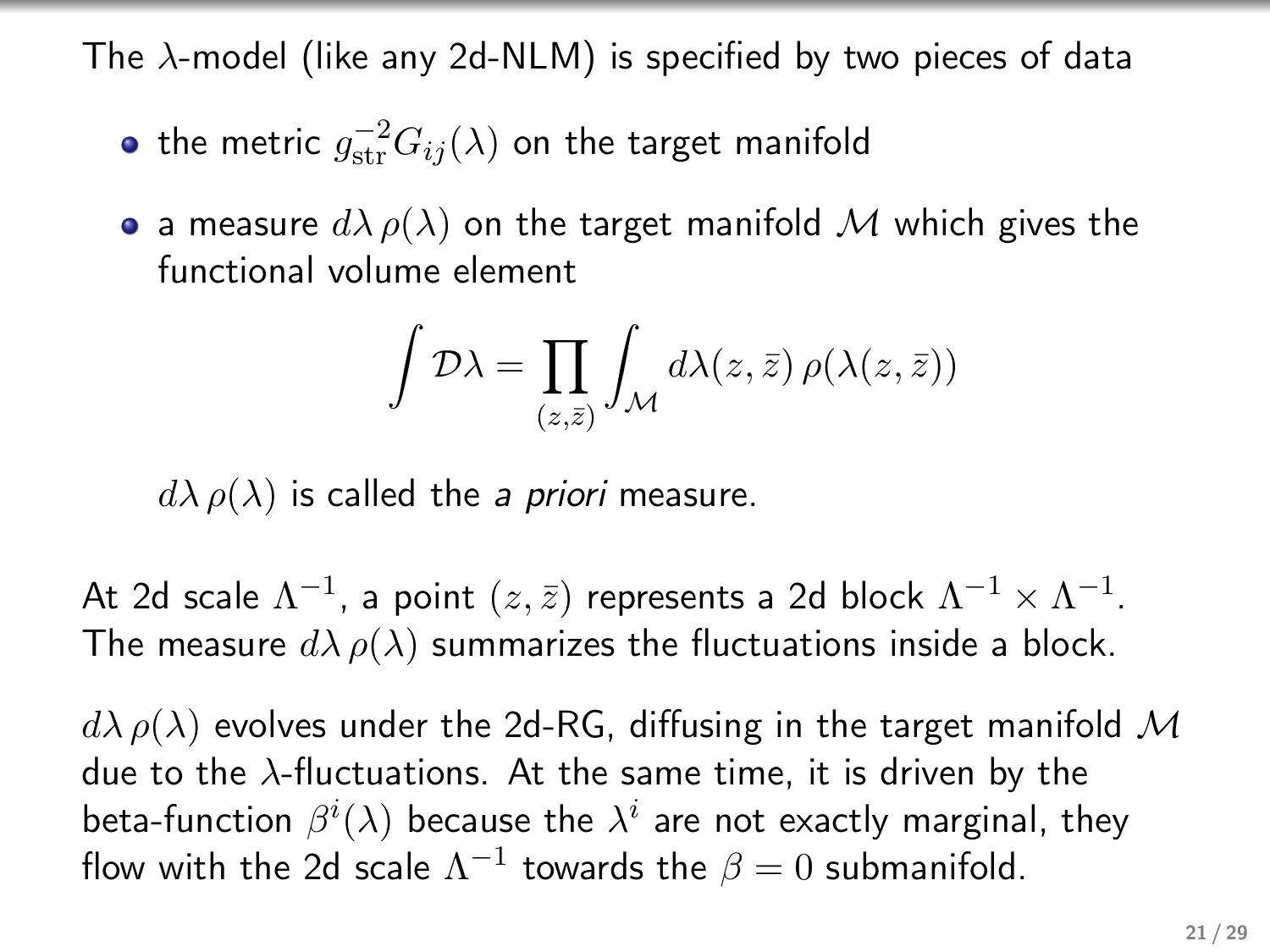$d\lambda \rho(\lambda)$  evolves by the driven diffusion equation

$$
\Lambda \frac{\partial}{\partial \Lambda} \rho(\lambda) = \nabla_i \left( g_{\rm str}^2 G^{ij} \partial_j + \beta^i \right) \rho(\lambda)
$$

(taking  $d\lambda$  to be the metric volume element on  $\mathcal{M}$ ).

 $d\lambda\,\rho(\lambda)$  at scale  $\Lambda^{-1}$  is produced by integrating out the  $\lambda$ -fluctuations from 2d distance  $\sim 0$  up to  $\Lambda^{-1}$ , driving it to the equilibrium measure

$$
d\lambda \, \rho(\lambda) \to d\lambda \, \, e^{-\frac{1}{g_{\rm str}^2} S(\lambda)} \qquad \text{where} \quad \beta^i = G^{ij} \partial_j S
$$

Recall that the  $\lambda^i$  are the spacetime field modes with UV cutoff L.

So  $d\lambda \rho(\lambda)$  is the functional integral of an effective QFT(L) with classical action  $\frac{1}{g_{\rm str}^2}S(\lambda)$ .

Thus the  $\lambda$ -model produces a QFT(L) at every  $L \gg 1$ .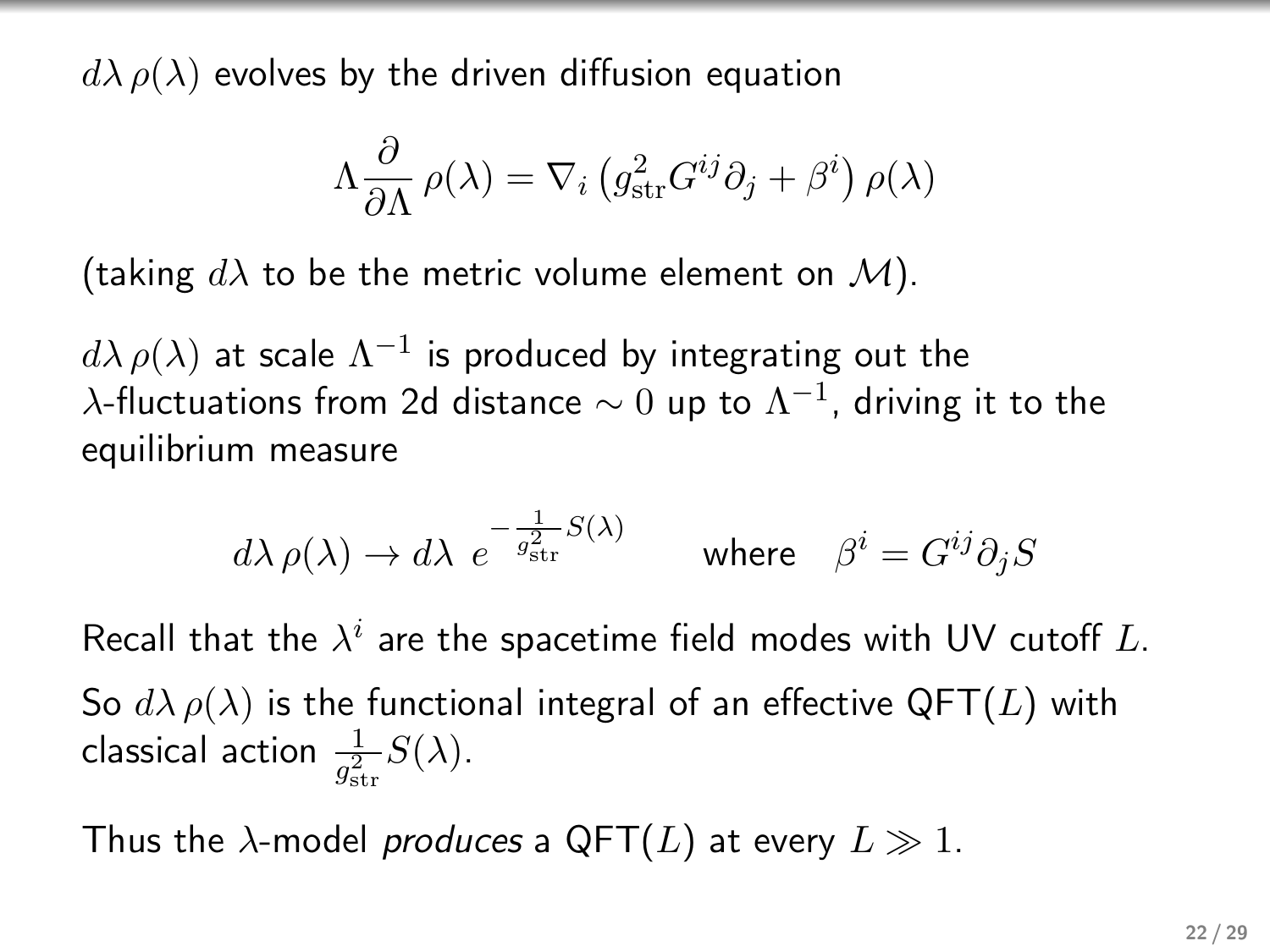The consistency conditions are satisfied:

S-matrix $(L) \supset$  S-matrix $(L')$  for  $L > L'$  by design of the  $\lambda$ -model.

 $\mathsf{QFT}(L')\supset\mathsf{QFT}(L)$  via the  $\mathsf{QFT}$  RG because of the 2d RG — the decoupling of irrelevant operators.

S-matrix(L) and QFT(L) agree on amplitudes at scale  $\sim$  L because the scattering amplitudes of S-matrix( $L$ ) near the IR cutoff  $L$  are given by the 2d correlation functions near the 2d UV cutoff  $\Lambda^{-1}$ , which are determined by the a priori measure  $d\lambda \rho(\lambda)$  which is  $QFT(L)$ .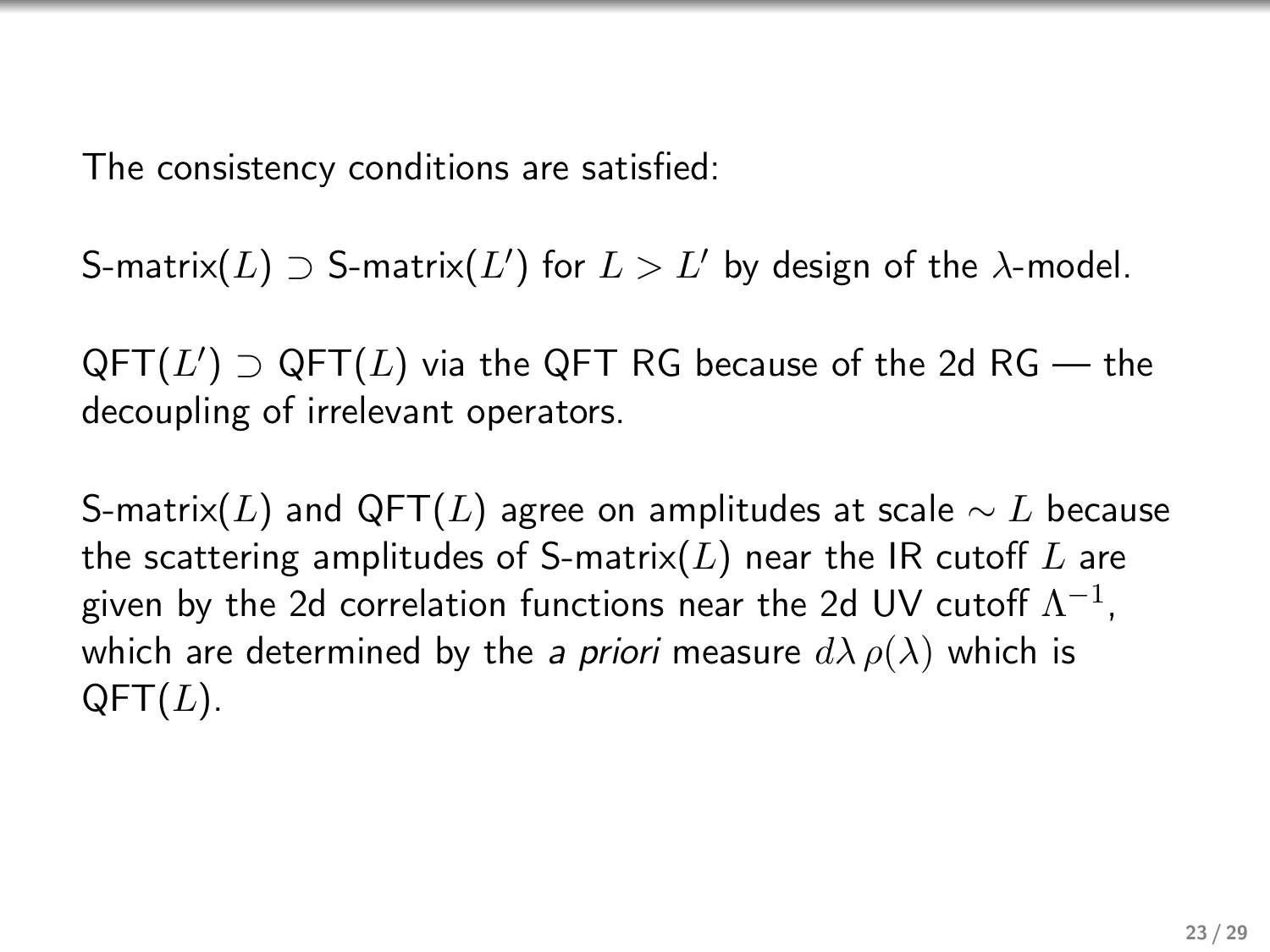The  $\lambda$ -model is a nonperturbative 2d-NLM, with possibilities of nonperturbative semi-classical effects:

- winding modes associated to  $\pi_1$  of the target manifold M
- 2d instantons associated to  $\pi_2(\mathcal{M})$

where  $M =$  the manifold of space-time fields

 $\pi_k$ (the manifold of  $SU(N)$  gauge fields in  $\mathbb{R}^4$ ) =  $\pi_{k+3}(SU(N))$ 

So there are winding modes  $(k = 1)$  when  $\pi_4(SU(N)) \neq 0$ 

$$
\pi_4(SU(2))=\mathbb{Z}_2
$$

and there are 2d instantons  $(k = 2)$  when  $\pi_5(SU(N)) \neq 0$ 

$$
\pi_5(SU(2)) = \mathbb{Z}_2 \qquad \pi_5(SU(3)) = \mathbb{Z}
$$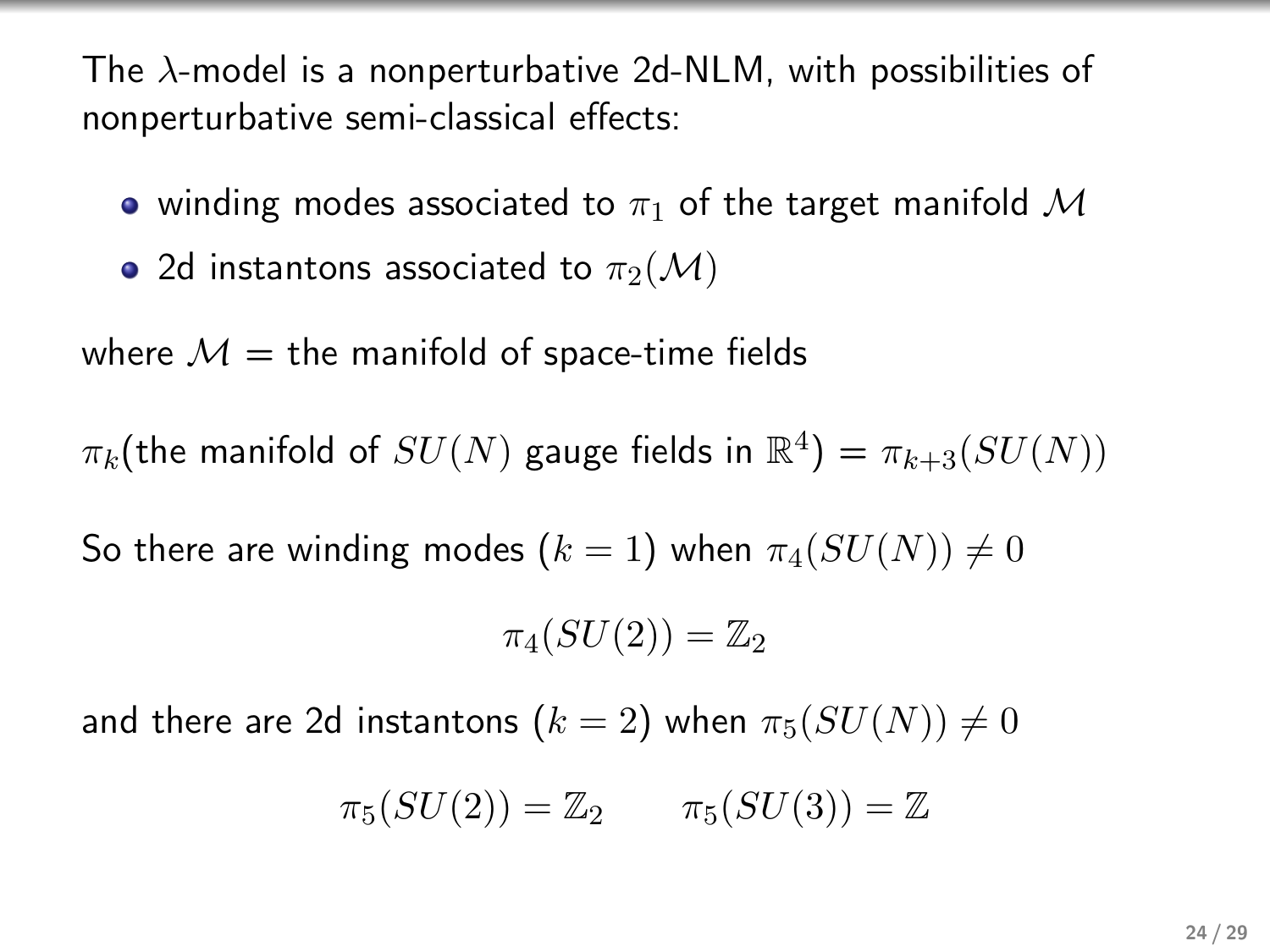The winding modes for  $SU(2)$  and the 2d-instantons for  $SU(2)$  and  $SU(3)$  offer possibilities of conditional predictions.

If the  $\lambda$ -model produces SM+GR then it also produces

- non-canonical degrees of freedom from the  $\mathbb{Z}_2$  winding mode in the manifold of  $SU(2)$  gauge fields on  $\mathbb{R}^4$
- non-canonical interactions from the 2d instanton in the manifold of  $SU(2)$  gauge fields and the 2d instantons in the manifold of  $SU(3)$  gauge fields on  $\mathbb{R}^4$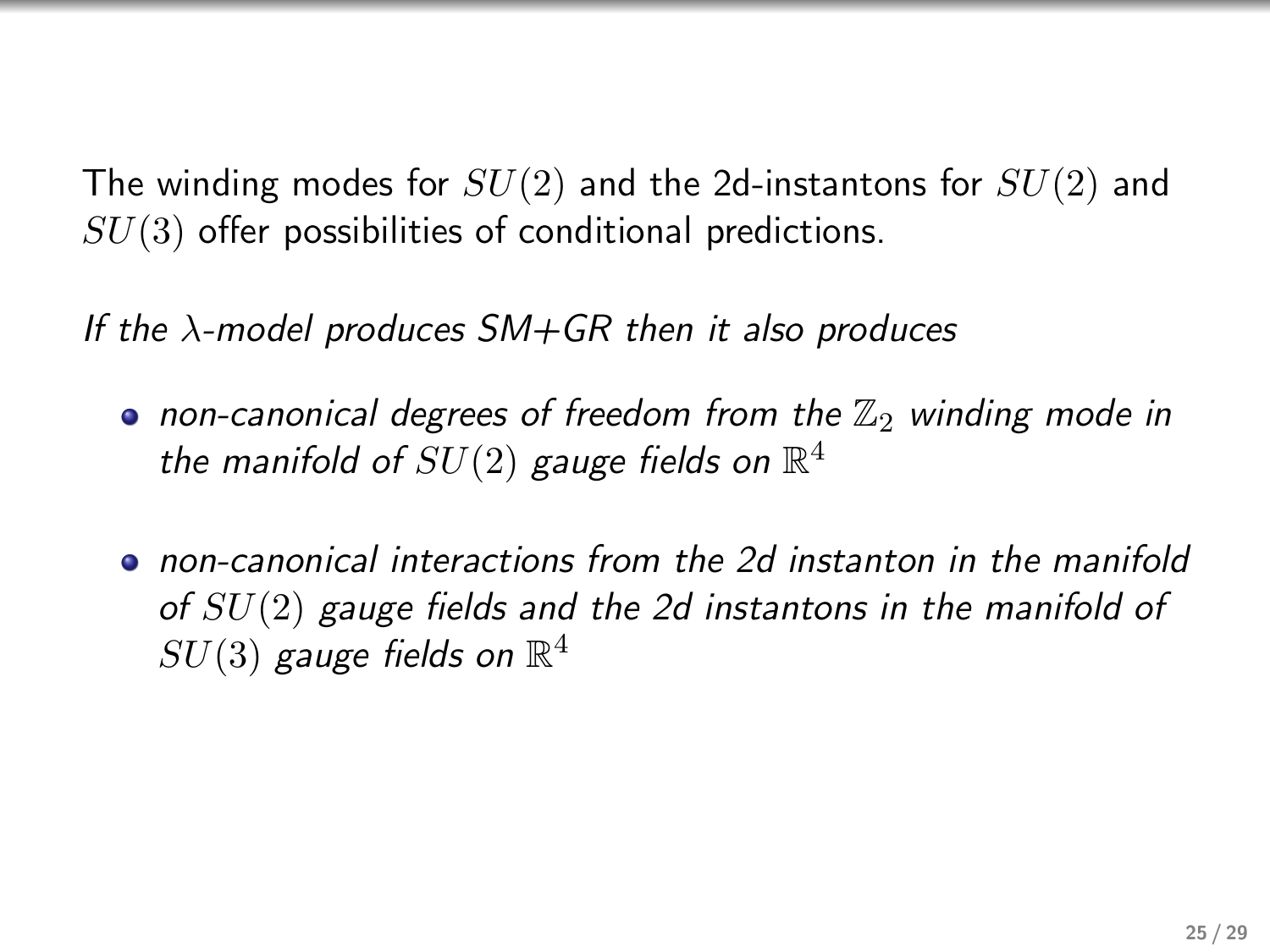$\mathbb{Z}_2$  winding mode in the manifold of  $SU(2)$  gauge fields on  $\mathbb{R}^4$ 

Let  $A(x_+, x_-, u)$  be a zero-size instanton at  $x_+$  and a zero-size anti-instanton at  $x_$  with relative orientation  $u \in SU(2)/\mathbb{Z}_2$ .

$$
\mathcal{L}(x) = \frac{1}{8\pi} \text{tr} \left( F_{\mu\nu}(x) F^{\mu\nu}(x) \right) = \delta^4(x - x_+) + \delta^4(x - x_-)
$$

$$
\mathcal{L}^{\text{top}}(x) = \frac{1}{8\pi} \text{tr} \left( F_{\mu\nu}(x) * F^{\mu\nu}(x) \right) = \delta^4(x - x_+) - \delta^4(x - x_-)
$$

The winding mode representing the nontrivial element in  $\pi_1 = \mathbb{Z}_2$  is the nontrivial closed geodesic loop in  $SU(2)/\mathbb{Z}_2$ 

$$
\theta \mapsto A(x_+, x_-, u(\theta))
$$
  $u(0) = 1$   $u(2\pi) = -1$ 

This loop in  $M$  has zero length, so the winding mode will be a 2d field of scaling dimension  $= 0 +$  quantum corrections, so it has a chance of participating in the a priori measure which is the space-time QFT.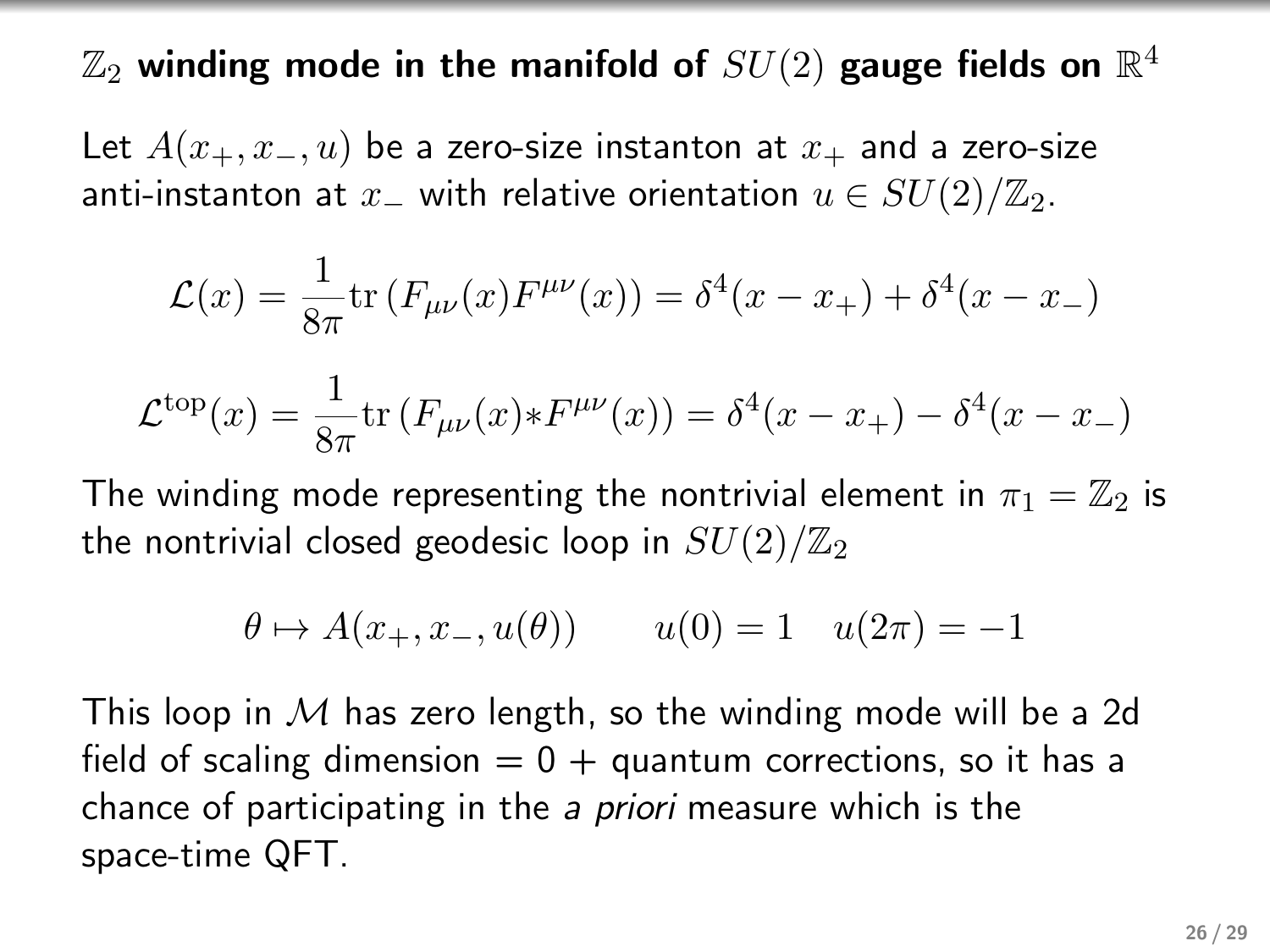The  $\mathbb{Z}_2$  winding mode is *bi-local* in space-time, depending on the two space-time points  $x_+, x_-.$ 

The 2d instantons for  $SU(2)$  and  $SU(3)$  gauge fields are nontrivial 2-spheres in slightly more complicated configurations of zero-sized instantons and anti-instantons.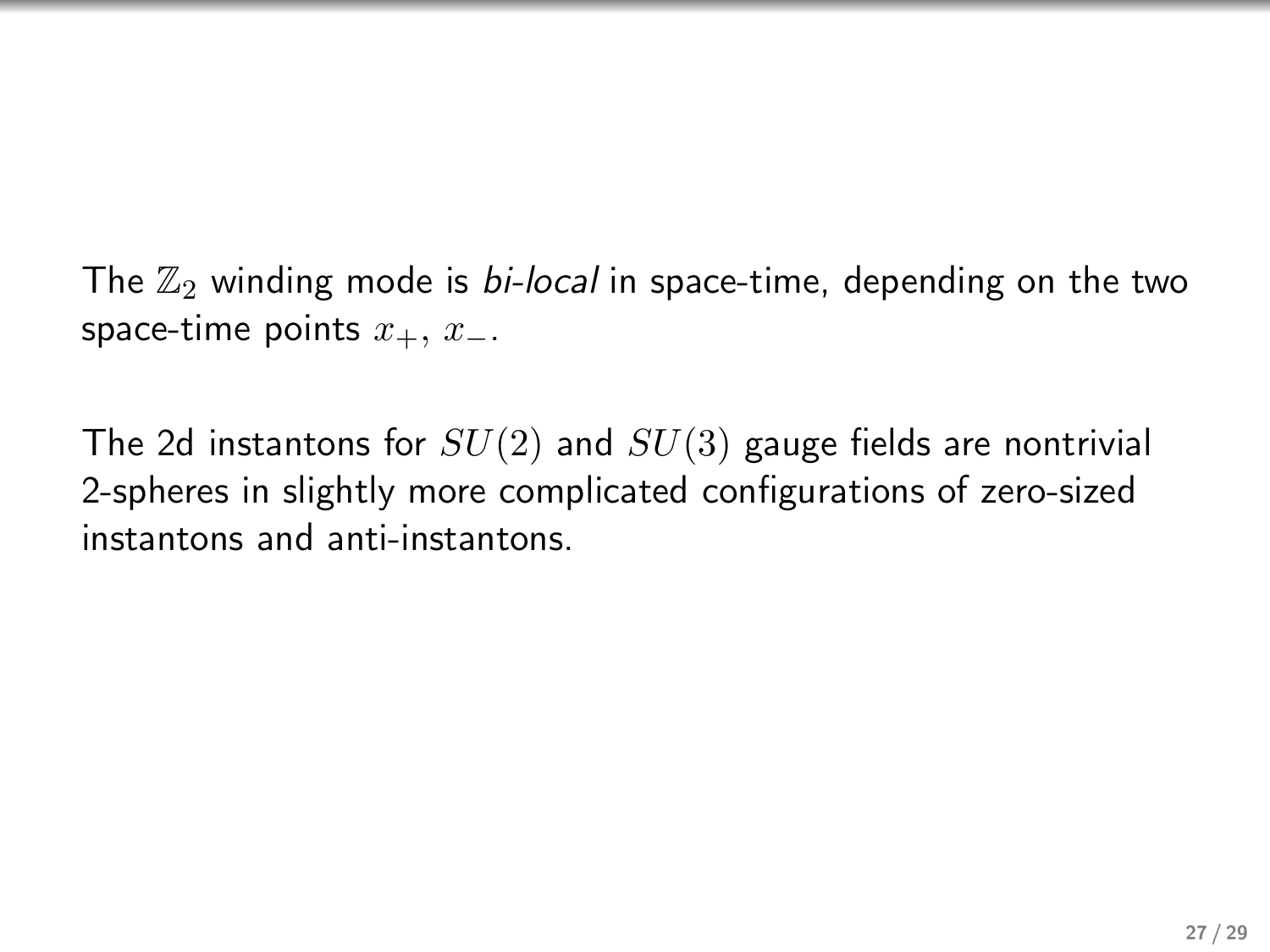To do:

A huge amount of foundational technical work is still to be done.

More urgent is to find out if the  $\lambda$ -model can in fact make conditional predictions of observable non-canonical effects in  $SU(2)$ and  $SU(3)$  gauge theory in 4 dimensions.

- 1. Figure out how to calculate semi-classical corrections to the a priori measure of a 2d-NLM coming from winding modes and 2d instantons.
- 2. Calculate the corrections to the canonical SM
	- from the bi-local winding mode in the manifold of  $SU(2)$  gauge fields.
	- from the multi-local 2d instantons in the manifolds of  $SU(2)$  and  $SU(3)$  gauge fields